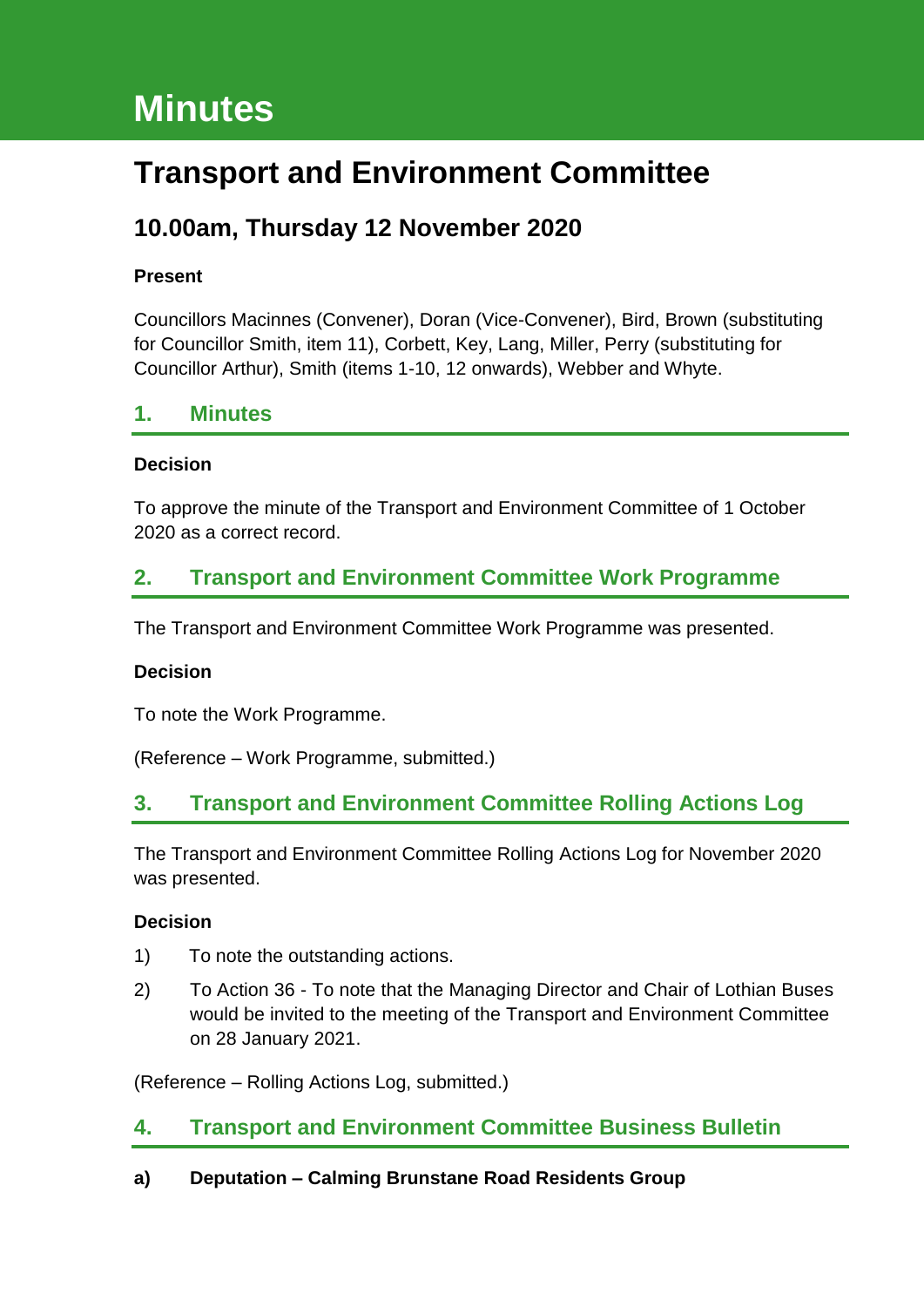A written deputation was presented on behalf of Calming Brunstane Road Residents Group.

The deputation noted that, for over a year, they had submitted detailed written suggestions regarding rat running traffic in Brunstane Road and how it could be better managed. The deputation noted their determination to pursue their case and would continue to work for the health and wellbeing of the residents of their road. Whilst they had demonstrated commitment to a whole area approach, due to the pandemic there was a need for urgency. The closure of Brunstane would act as a catalyst for area wide improvements.

#### **b) Business Bulletin**

The Transport and Environment Committee Business Bulletin for November 2020 was presented.

#### **Decision**

- 1) To agree that a briefing note would be circulated on the implementation of controlled parking zones including a timeline.
- 2) To agree that a briefing note on winter maintenance measures would be circulated to Committee and an update would be included in the Business Bulletin of the Transport and Environment Committee on 28 January 2021.
- 3) To agree that the Kirkliston and Queensferry Traffic and Active Travel Study was not to be closed off as an action.
- 4) To otherwise note the Business Bulletin.

(Reference – Business Bulletin, submitted.)

# **5. Vision for Water Management**

The City of Edinburgh Council had recognised Climate Change as a key challenge now and into the future, set a target for Edinburgh being carbon neutral by 2030, and had developed a sustainability programme to work towards achieving this target. An overarching Vision for Management of Water, looking at how the city could adapt to the challenge was provided.

The Edinburgh and Lothians Strategic Drainage Partnership was proposed as the mechanism to implement the strategy. The report also looked at risk and the probabilities of flooding and the limitations of the data, which explained the need to take a precautionary approach when allocating and designing sites for different types of development.

# **Decision**

1) To approve the Water Management Vision and objectives.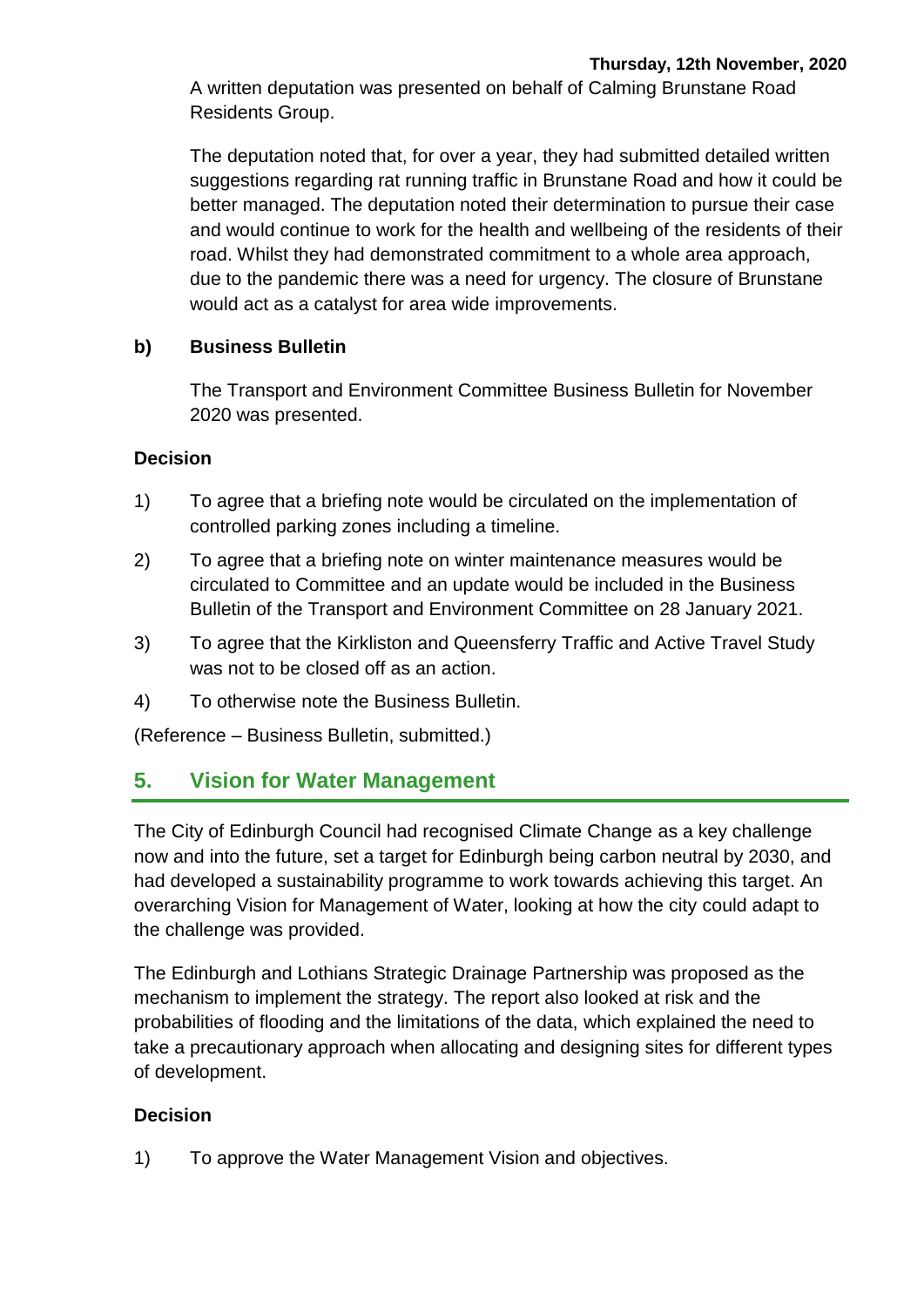2) To recognise the value of managing the implementation of the objectives through the Edinburgh and Lothians Strategic Drainage Partnership.

(Reference – report by the Executive Director of Place, submitted)

# **6. Trams to Newhaven – COVID-19 Final Business Case Refresh**

In March 2019 the Council approved the Final Business Case (FBC) for the Trams to Newhaven project. Committee considered a report detailing the Trams to Newhaven – COVID-19 Final Business Case Refresh for the project.

#### **Motion**

- 1) To note the analysis set out in the report.
- 2) To note that under all scenarios presented, the economic case for the project remained positive with a benefit to cost ratio above 1.
- 3) To note that the impact of COVID-19 on financing costs was uncertain and that the future call on reserves could range from £0m to £93m, but that reserves would be replenished over the longer-term.
- 4) To refer the potential use of reserves of up to £93m noted at paragraph 1.1.3 of the report to Council for approval.
- 5) To note that in all but one scenario project cancellation had a higher cost to the Council than continuing with the project.
- 6) To note that should the Council decide to cancel the project, there would be a £32m call on reserves in the current financial year under all scenarios, this would need to be funded through the cancellation and/or delay of projects in the Council's capital programme.
- 7) To note the total cost of cancellation was calculated at £107.4m compared with £207.3 to build the line and that this £107.4m would be incurred with none of the benefits set out in the Final Business Case (FBC) being realised.
- 8) To note that since the Trams to Newhaven FBC was approved, the emerging policies and strategies only strengthened the case for high capacity, high quality public transport in the city.
- 9) To note that the emerging policies and strategies would, other things being equal, lead to the development of a transport network where tram would expect to attract higher levels of demand compared to the assumptions made at the time of the FBC.
- 10) To approve continuing with the construction of the Trams to Newhaven project which was still projected to be within the budget of £207.3m as set out in the Final Business Case for the project and approved by Council.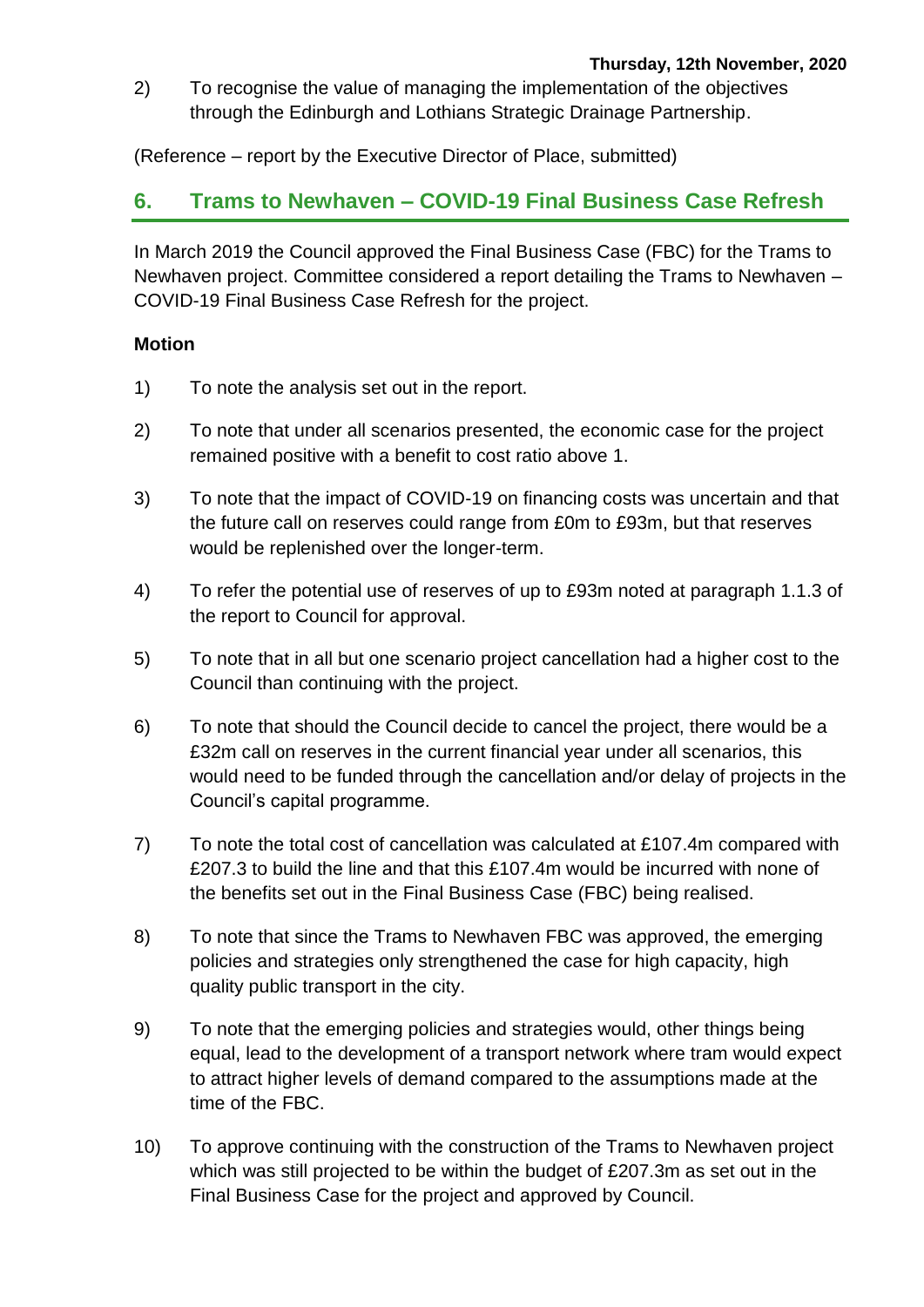moved by Councillor Macinnes, seconded by Councillor Doran

#### **Amendment**

To agree to refer the decision simpliciter to Full Council.

moved by Councillor Whyte, seconded by Councillor Webber

#### **Voting**

For the motion Theorem 2 votes

For the amendment - 4 votes

(For the motion – Councillors, Bird, Corbett, Doran, Key, Macinnes, Miller and Perry. For the amendment – Councillors Lang, Smith, Webber and Whyte.)

#### **Decision**

To approve the motion by Councillor Macinnes.

In accordance with Standing Order 30.1, the decision was referred to Council for approval.

(References – City of Edinburgh Council, 14 March 2019 (item 2); report by the Executive Director of Place, submitted.)

#### **Declaration of Interests**

Councillor Macinnes declared a non-financial interest in the above item as Chair of Transport for Edinburgh.

Councillors Doran and Miller declared a non-financial interest in the above item as Directors of Transport for Edinburgh.

# **7. City Centre West to East Cycle Link and Street Improvements Project - Section 3(b) (North St David Street) - Representations to Traffic Regulation Order and Redetermination Order –**

Committee considered a report that advised that Section 3 of the City Centre West to East Cycle Link and Street Improvements (CCWEL) project ran from St Andrew Square to Elder Street, along North St David Street, Queen Street and York Place. The proposals for North St David Street required a Traffic Regulation Order (TRO) and Redetermination Order (RSO). Details of the statutory consultation for both Orders were provided.

#### **Motion**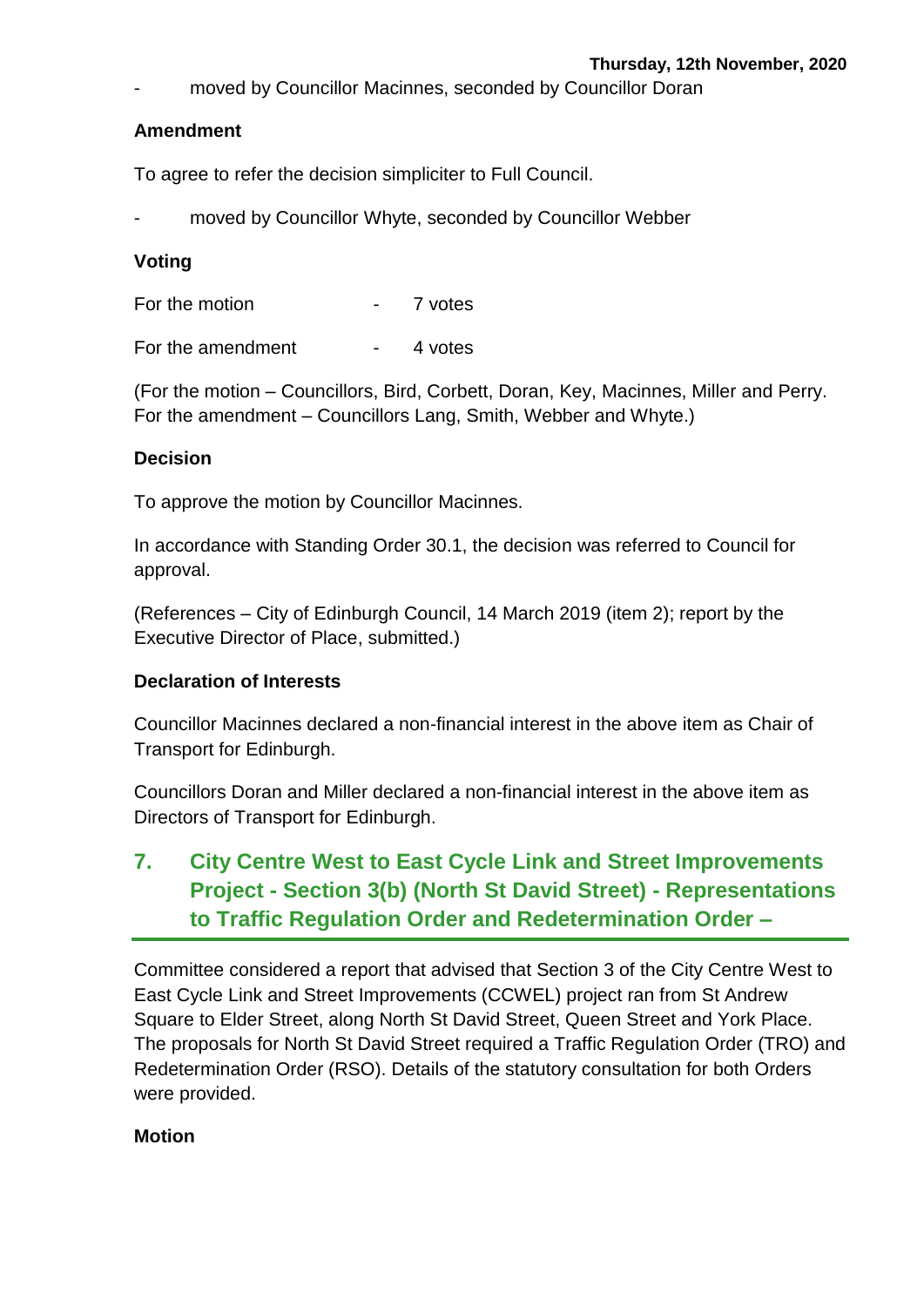- 1) To note the representations received in relation to the advertised Traffic Regulation Order (TRO) and Redetermination Order (RSO) and the Council's comments in response.
- 2) To agree that the two representations which included an objection to the RSO should be referred to Scottish Ministers for determination.
- 3) To note that the representations to the TRO consisted of two letters of support and no objections.
- 4) To approve that officers were to make a final decision on the advertised TRO via delegated powers after determination of the RSO had been received from Scottish Ministers as per 1.1.2 above.
- 5) To agree that consideration would be given to moving the Toucan Crossing a few metres north at Thistle Street.

- moved by Councillor Macinnes, seconded by Councillor Doran

#### **Amendment**

- 1) To note the representations received in relation to the advertised Traffic Regulation Order (TRO) and Redetermination Order (RSO) and the Council's comments in response.
- 2) To agree that the two representatives which included an objection to the RSO should be referred to Scottish Ministers for determination.
- 3) To note the objections related to
	- i) the redesignation of a footway as cycleways and,
	- ii) the introduction of a controversial bus stop bypass.
- 4) To instruct that a review of these measures was undertaken in order that the scheme could progress without disadvantaging pedestrians (top of the transport hierarchy) in this way.
- 5) To agree that consideration would be given to moving the Toucan Crossing a few metres north at Thistle Street.

- moved by Councillor Webber, seconded by Councillor Whyte

In accordance with Standing Order 22(12), paragraph 2 was accepted as an addendum to the motion.

#### **Voting**

For the motion  $-8$  votes

For amendment - 3 votes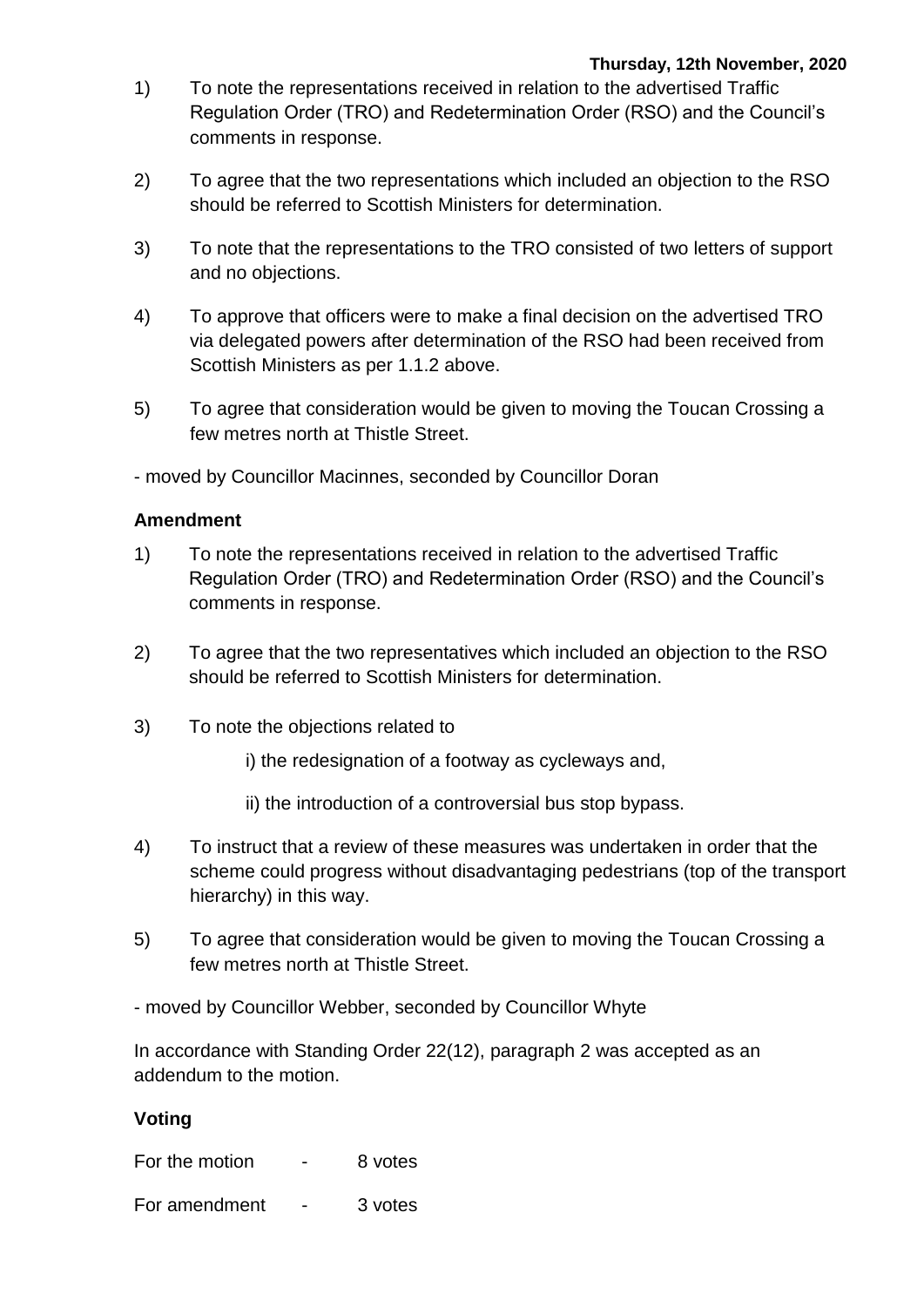(For the motion: Councillors, Bird, Corbett, Doran, Key, Lang, Macinnes, Miller and Perry

For the amendment: Councillors Smith, Webber and Whyte.)

#### **Decision**

To approve the following adjusted motion by Councillor Macinnes:

- 1) To note the representations received in relation to the advertised Traffic Regulation Order (TRO) and Redetermination Order (RSO) and the Council's comments in response.
- 2) To agree that the two representations which include an objection to the RSO should be referred to Scottish Ministers for determination.
- 3) To note that the representations to the TRO consisted of two letters of support and no objections.
- 4) To gives approval for officers to make a final decision on the advertised TRO via delegated powers after determination of the RSO has been received from Scottish Ministers as per 1.1.2 above.
- 5) To agree that consideration would be given to moving the Toucan Crossing a few metres north at Thistle Street.
- 6) To instruct that a review of these measures was undertaken in order that the scheme could progress without disadvantaging pedestrians (top of the transport hierarchy) in this way.

(References – Policy and Sustainability Committee, 14 May 2020 (item 10); report by the Executive Director of Place, submitted.)

#### **Declaration of Interests**

Councillors Corbett, Key and Miller declared a non-financial interest in the above item as member of Spokes.

# **8. Reform of Transport Arm's Length External Organisations**

An update was provided on the engagement undertaken to date on the reform of the Transport Arm's Length External Organisations (ALEOs) and approval was sought to enter a phase of detailed engagement with the Boards of the Council's Transport ALEOs, Minority Shareholders and employee representatives.

#### **Decision**

1) To note the progress that had been made regarding development of options for reform of the Council's wholly and partly owned Transport Arm's Length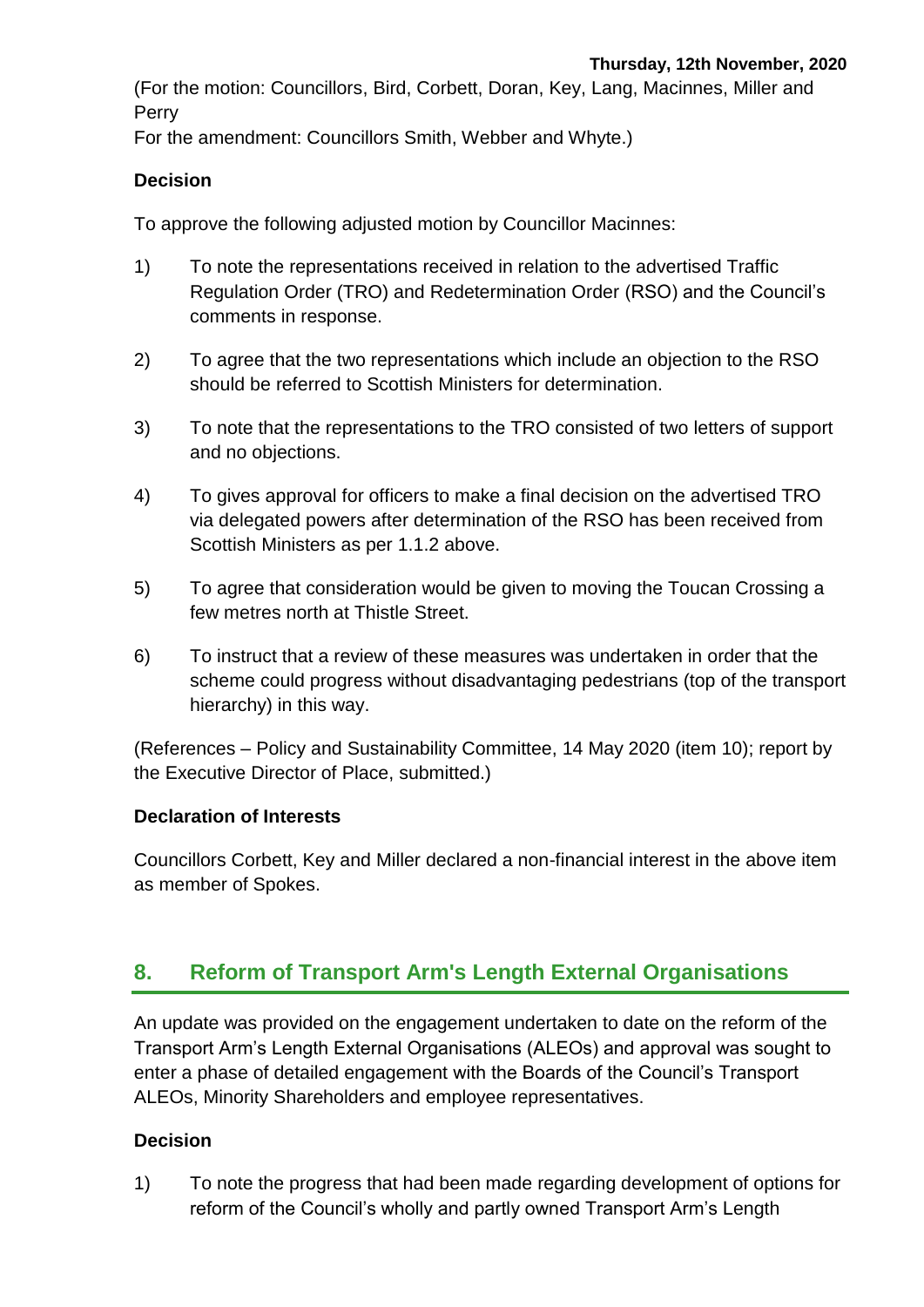External Organisations (Transport for Edinburgh Limited, Edinburgh Trams Limited and Lothian Buses Limited) (the Transport ALEOs).

- 2) To note the summary of responses received so far from East Lothian and West Lothian Council (one of the minority shareholders in Lothian Buses), the Transport ALEOs and Unite.
- 3) To agree that a short-term working group, made up of Council officers and representatives from the Transport ALEOs, be established to further appraise the options presented against the responses received and to agree a delivery plan for the chosen option.
- 4) To agree that engagement should continue with the minority shareholders and with Unite, in parallel with the short-term working group.

(Reference – report by the Executive Director of Place, submitted)

#### **Declaration of Interests**

Councillor Macinnes declared a non-financial interest in the above item as Chair of Transport for Edinburgh.

Councillors Doran and Miller declared a non-financial interest in the above item as Directors of Transport for Edinburgh.

# **9. Waste and Cleansing Service Policy Assurance Statement**

An update was provided of the review of the Waste and Cleansing Service's customer facing policies in line with the Council's policy assurance procedures to ensure that they remained accurate and relevant and continued to support the efficient and equitable delivery of the front-line services.

#### **Decision**

- 1) To note that the current policies detailed in the report (Appendix 2) had been reviewed and were considered as being current, relevant and fit for purpose.
- 2) To approve the new policy relating to managed student accommodation.
- 3) To agree that a report would come back to the Transport and Environment Committee when the policy was in place to assess whether the regime would require further adjustment to ensure there was some contribution to the service that was being provided.

(Reference – report by the Executive Director of Place, submitted)

# **10. Spaces for People Update – November 2020**

#### **a) Deputation – Leith Links Residents Group**

A written deputation was presented on behalf of a Leith Links Residents Group.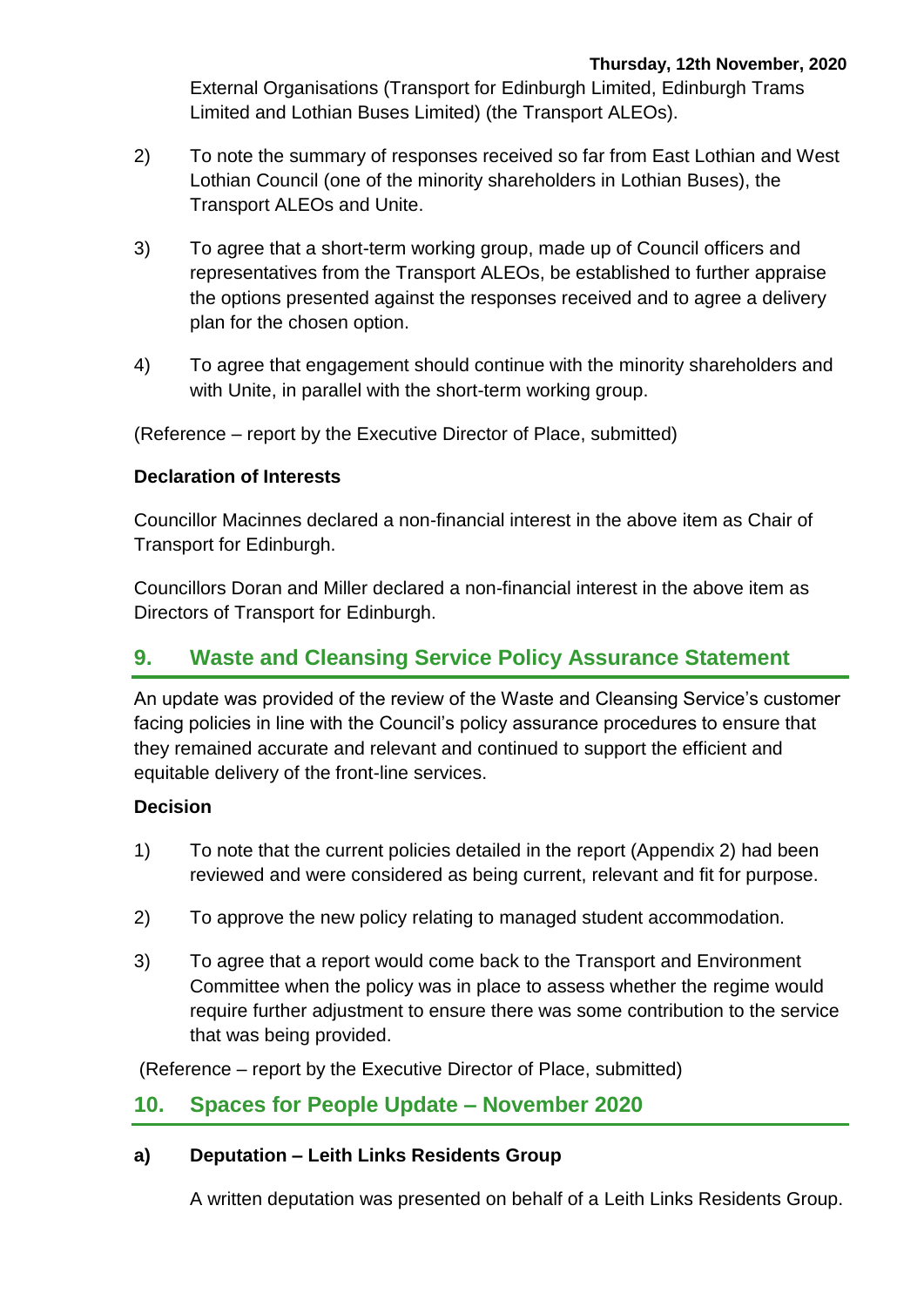In addition to some short-term measures, the deputation noted called for both the Community Council and Edinburgh City Council to engage with the local community and work towards a vision for a neighbourhood built for everyone, of all ages and abilities, to be able to move around in an as safe, healthy and green way possible.

#### **b) Deputation – Liberal Democrat Citizens Team**

A written deputation was presented on behalf of the Liberal Democrat Citizens Team.

The deputation requested the following:

- That Braid Road should be reopened.
- That the planned improvements were progressed at the Hermitage Drive/Braidburn Terrace crossroads to widen pavements, install a lightcontrolled pedestrian and cycle crossing, remove the mini-roundabout and raise the road surface.
- That consideration should be given to other road safety and traffic calming improvements for this area.
- To pause the implementation of the Greenbank to Meadows Quiet Route using a temporary traffic regulation order.
- To hold a full public consultation to give residents the chance to express their views and for those views to be taken into account on all potential measures to improve road safety, make walking and cycling more attractive and reduce unnecessary car journeys and CO2 emissions in the East Morningside area centred on the proposed Greenbank to Meadows cycle route and bounded by the A702, Kilgraston Road/Blackford Avenue, Bruntsfield Links and the Hermitage.
- To carry out traffic studies and analysis to support all improvement proposals.

# **c) Deputation – South West Edinburgh Residents**

A written deputation was presented on behalf of a South West Edinburgh Residents group.

The deputation advised that they opposed the package of measures being proposed under Appendix 2B of the report. The deputation noted that, while there was merit in some aspects, such as the welcome reduction in the speed limit, the scope of the measures and the means of implementation were unacceptable. The closure of Brunstane would act as a catalyst for area wide improvements.

# **d) Deputation – Blackford Safe Routes**

A written deputation was presented on behalf of Blackford Safe Routes.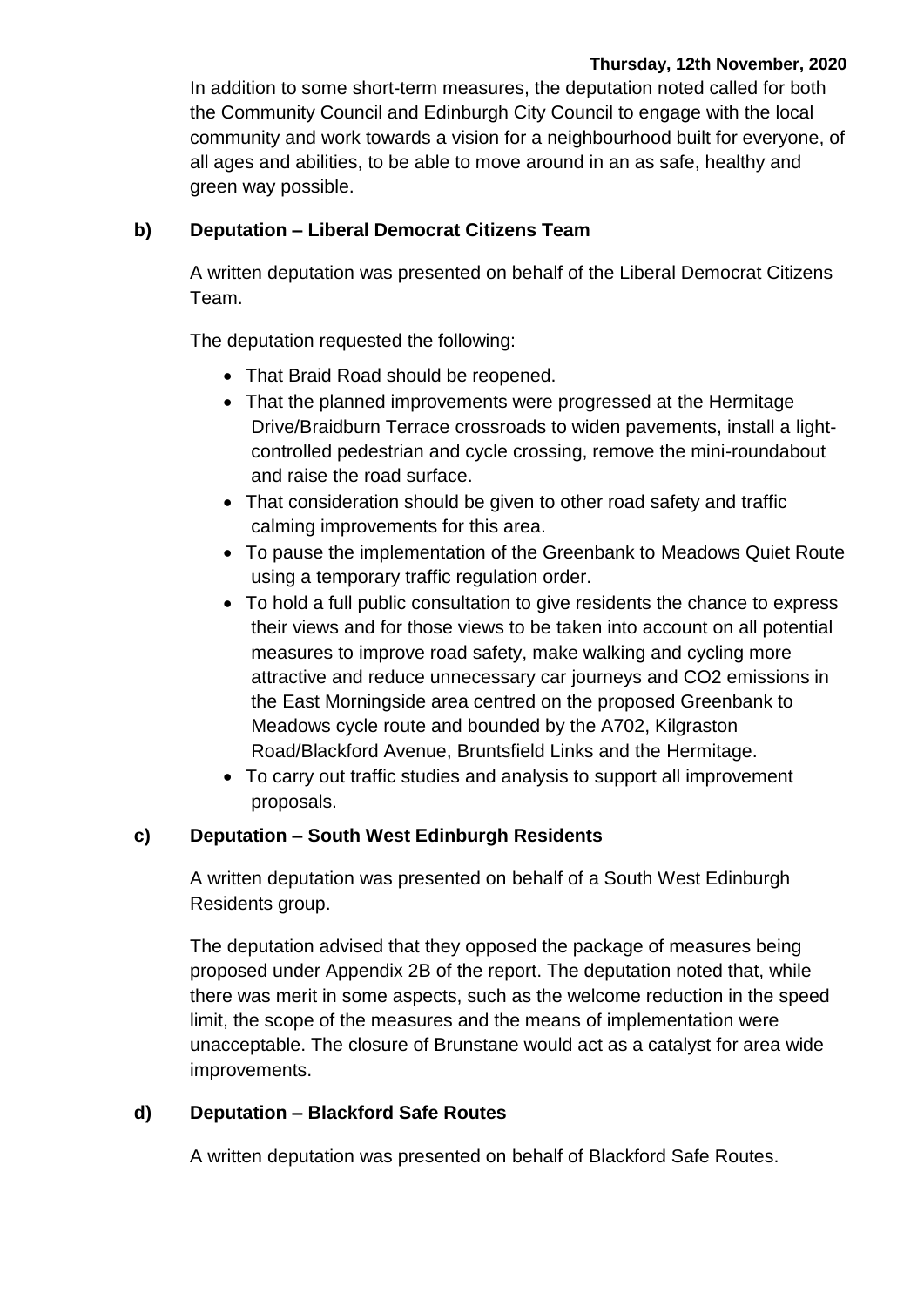The community group known as Blackford Safe Routes initially designed plans for a "Liveable Neighbourhood" or "Low Traffic Neighbourhood" (LTN) based around quiet routes to James Gillespie's Primary School, recognising the danger to the school children from traffic on routes to school, as well as increased pollution levels.

The school Parent Councils' that counter-signed the deputation all supported the Quiet Route proposals (as distinct from the other emergency measures in place through Spaces for People on the main roads). They represented the parent bodies of those schools, who were primarily concerned with the safety and well-being of the children attending these schools

#### **e) Deputation – Bruntsfield, Morningside and Tollcross Traders**

A written deputation was presented on behalf of Bruntsfield, Morningside and Tollcross Traders.

The deputation advised that conditions had worsened significantly for businesses and residents since the parking restrictions were introduced in the area. There were 11 empty retail premises between Morningside and Bruntsfield with a further 6 between Tollcross and Bruntsfield. The deputation asked that the Council urgently reinstated as many of the parking spaces as possible.

#### **f) Deputation – Car-Free Holyrood**

A written deputation was presented on behalf of Car-Free Holyrood.

The deputation advised that they were a group of local residents interested in a safer, greener Holyrood Park that was free from through-motor traffic. The deputation requested that if there was a single proposal to come out of the Spaces for People consultation, it should be to close Holyrood Park to motor traffic.

#### **g) Deputation – Better Broughton**

A written deputation was presented on behalf of Better Broughton

The deputation advised that the full potential of Broughton Street was undermined by the fact that it was frequently congested, and unsafe for all road users. Footpaths were too narrow, provision for cyclists in non-existent, traffic frequently speeds, pollution was often present, and pedestrian crossing facilities across the street, and the entrance to side streets, were poor. The group had produced a set of proposals to tackle these issues and work for the transformation of their community.

#### **h) Deputation – Daniel Johnson MSP**

A written deputation was presented on behalf of Daniel Johnson MSP.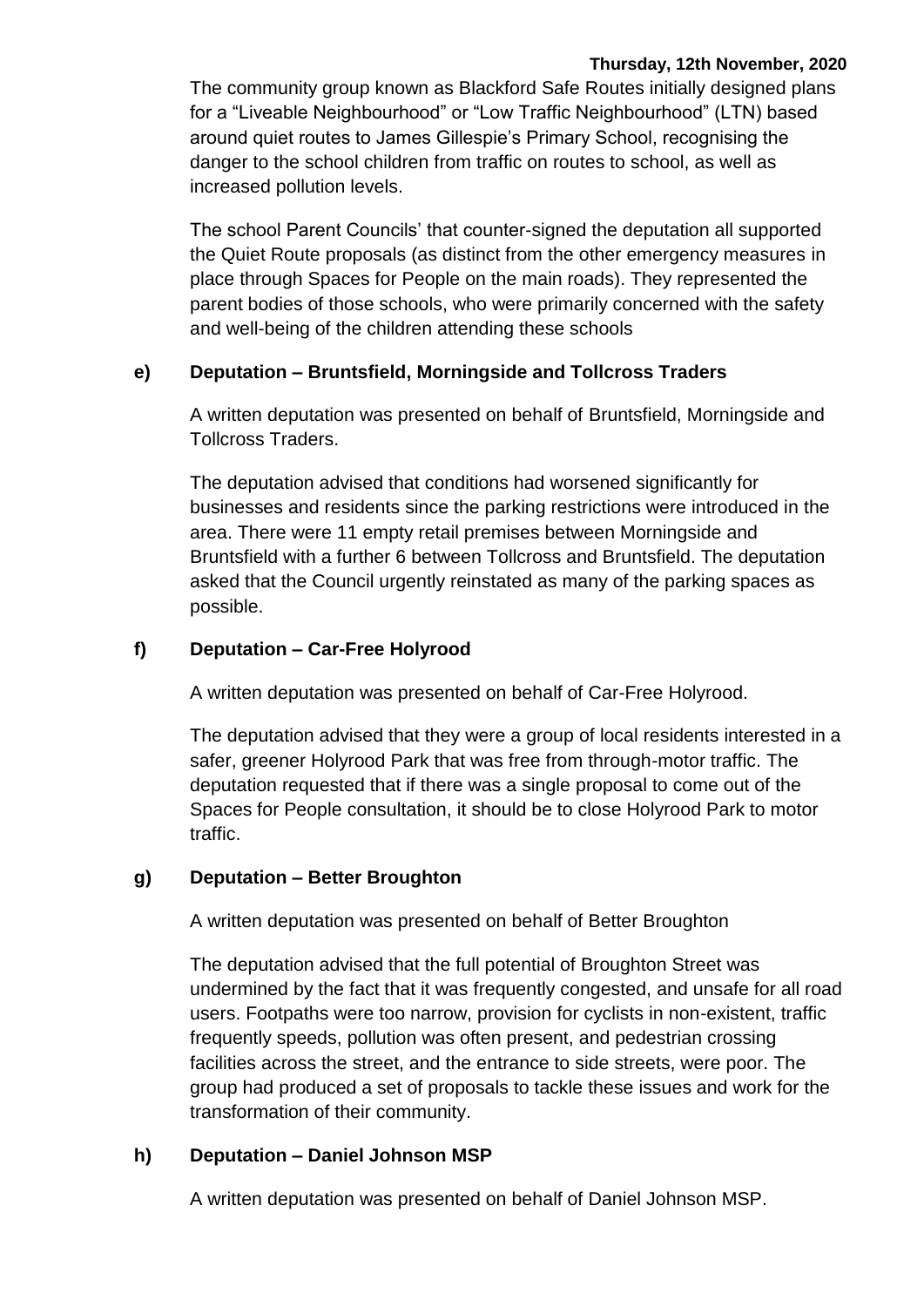The deputation submitted survey results and explained that whilst the survey was in effect a straw poll, it was believed that the results showed the measures introduced to date had created a level of disquiet and the Council should carry out its own official survey.

#### **i) Deputation – Edinburgh Private Hire Association**

A written deputation was presented on behalf of Edinburgh Private Hire Association.

The deputation asked that consideration be made at this stage to amend the proposal to allow PHC the same access as the Taxi trade to the specific areas set out in the deputation.

#### **j) Deputation – New Town and Broughton Community Council**

A written deputation was presented on behalf of New Town and Broughton Community Council.

The deputation welcomed the decision to shortlist Broughton Street for inclusion in the next phase of the Spaces for People initiative. The deputation urged the Committee to support the decision to include Broughton Street in the short list of the next Spaces for People initiatives, but also to require that the Spaces for People team engaged further with the local community, including NTBCC, before any more detailed proposals were issued for consultation or approval.

#### **k) Deputation – Edinburgh Association of Community Councils**

A written deputation was presented on behalf of Edinburgh Association of Community Councils.

The deputation advised that their written submission was a position statement bringing together collective views of Community Councils citywide on the concept and objectives of the SfP programme, on its delivery, and on lessons going forward. The deputation advised that the EACC remained supportive of the overall aims of SfP in the short term and also as a contribution to meeting longer term objectives. It was important to improve 'buy-in' to the SfP programme, and EACC and Community Councils would support steps which promoted community engagement beyond formal consultation requirements.

#### **l) Ward Councillors**

In accordance with Standing Order 32.1, the Convener agreed to hear a presentation from Ward Councillors Jim Campbell, Gardiner, Main, Neil Ross and Watt in relation to the Spaces for People Update - Report by the Executive Director of Place. A written submission was received from Councillor Mowat.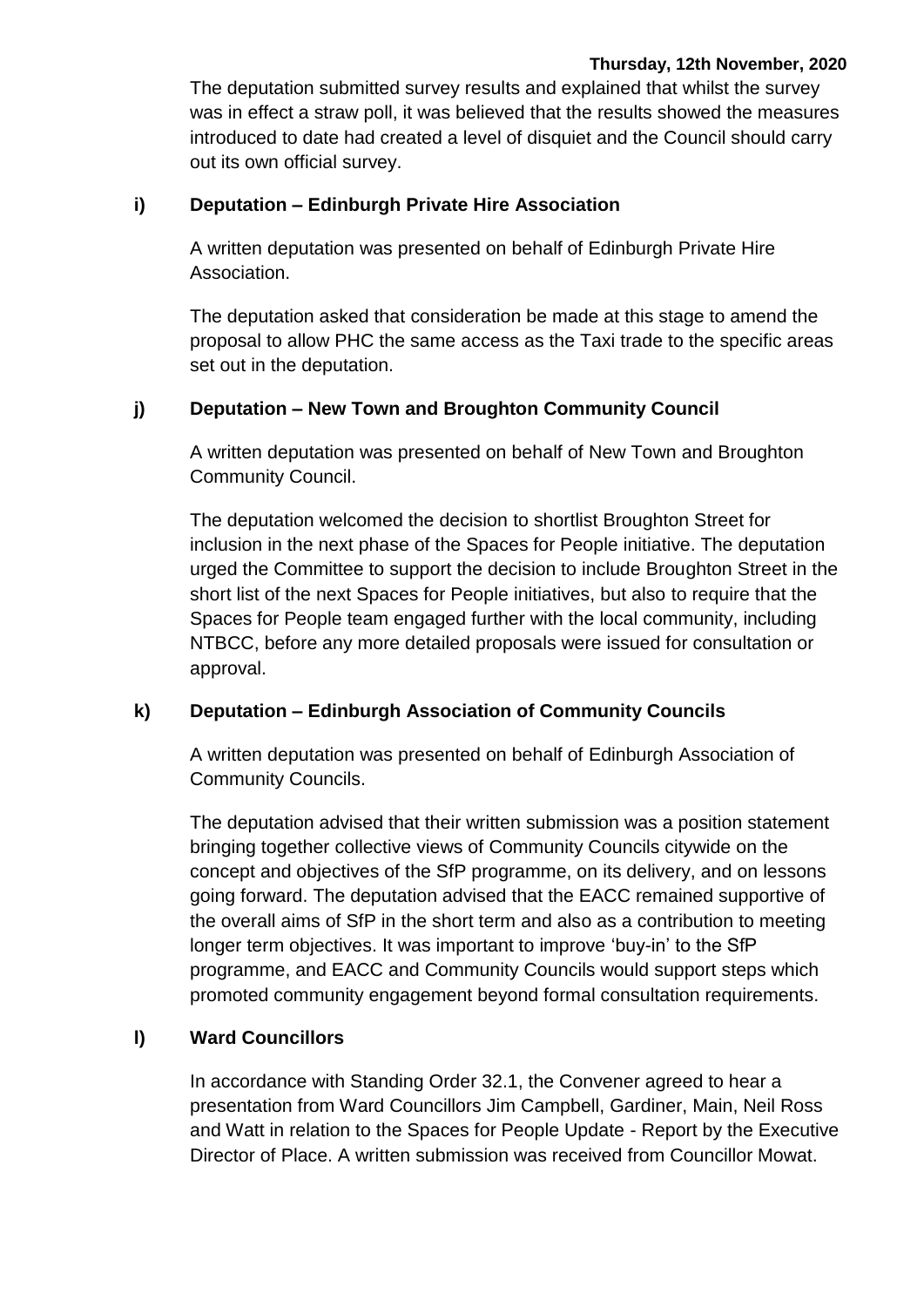Councillor Jim Campbell raised the issue of Starbank Road and Councillor Campbell urged officers to undertake an analysis of new the new measures and what the implications would be on Ferry Road and East Trinity Road.

Councillor Main advised that residents had been in contact to say they would like Braid Road to remain closed and asked Committee to consider ensuring the permanent road safety scheme which was in its later stages and due to be implemented in 2021, starting with Brae Crescent, that would make a significant difference to safety in the area. Councillor Main also received support from residents for the proposed quite route from Greenbank to Meadows.

Councillor Gardiner advised he had spoken to local businesses and requested that officers liaised with businesses about the proposals. Councillor Gardiner hoped the proposals could be adapted as much as they could to meet the local needs of businesses such as cross-city businesses. The Gillespie Crossroads was the entry to the Pentland Ward from Lanark Road West and it was important that traffic flows were able to go straight ahead south in to Lanark Road West and entry on to the bypass via the Wester Hailes Road. It was good to have that flow there and reassurance was sought that there would be no change to that arrangement.

Councillor Neil Ross advised that the closure of Braid Road was an appropriate response to the Covid-19 pandemic but the measure was no longer proportionate. Committee were asked to consider the Lib Dem Citizen Team petition to open Braid Road. It was requested that the Council proceeded as quickly as possible with the one-way system on Braidburn Terrace and the related improvements for Braid Road as these had been agreed with the local community.

Councillor Watt referred to the survey results of Daniel Johnson MSP's deputation. Councillor Watt advised there was an interest in the quiet route and people in the area supported a move away from the car being the default mode of transport. People were interested in looking at other options for Braid Road. On the Town Centres, Councillor Watt noted a lot of businesses were experiencing difficulty and in some respect the Spaces for People had become a focus for that anxiety and welcomed moves that had been made to address their concerns and would appreciate anything else that could be done.

Councillor Mowat provided recommendations to items for review in the City Centre at Victoria Street, Cockburn Street, South Bridge, London Road to Milton Road West and Broughton Street & Roundabout. Councillor Mowat advised the theme running through the recommendations which was the interaction of the schemes with the tram works and traffic diversions necessary for the tram. Councillor Mowat advised that she felt very strongly that where these works created narrowed and hostile conditions for cyclists the Council should provide safe alternatives and should never put in place cycle routes that terminate in a hostile environment hence the suggestions provided.

#### **m) Report by the Executive Director of Place**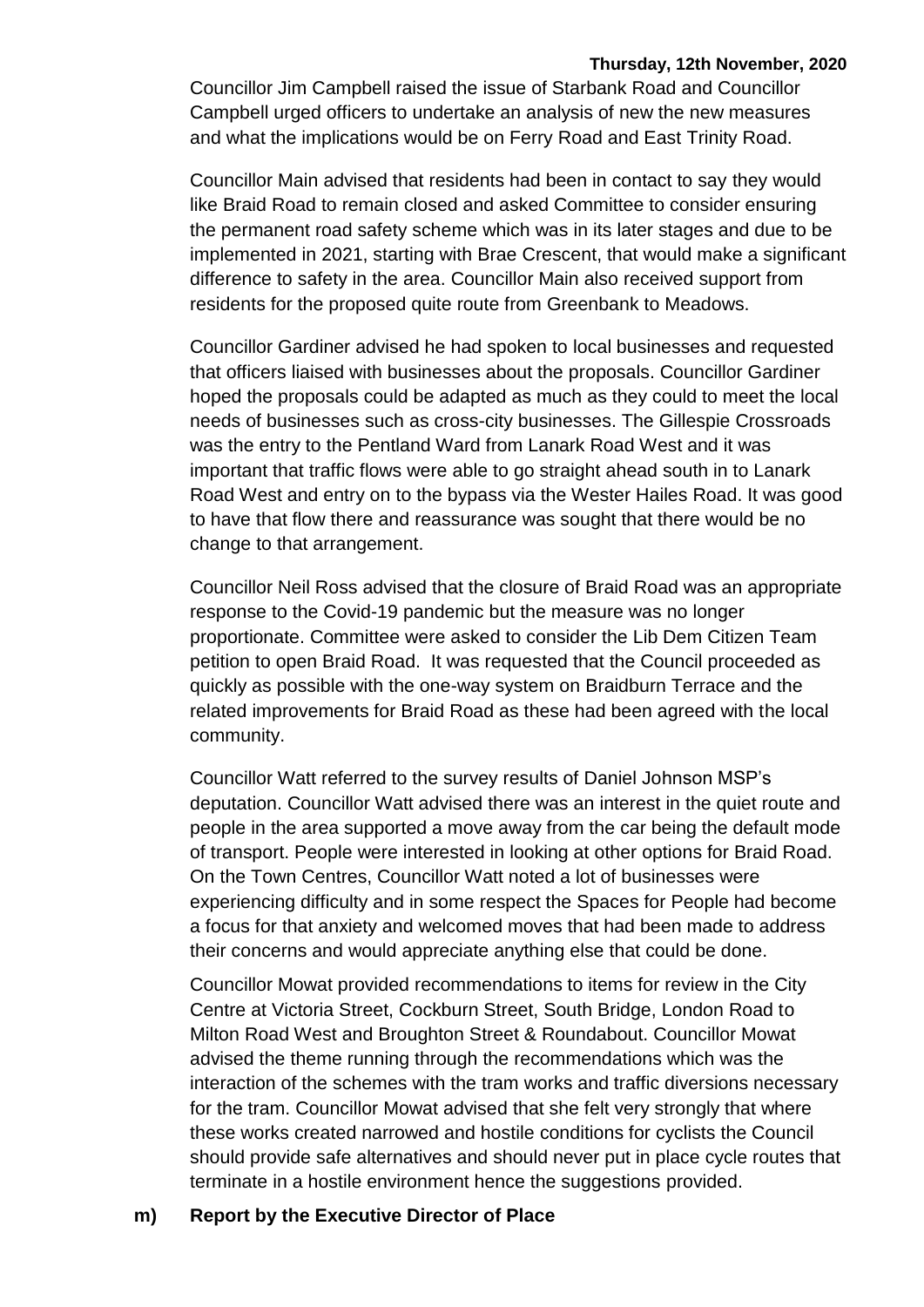The Policy and Sustainability Committee approved creating safe spaces for walking and cycling in May 2020 in response to the impact of COVID-19. An update was provided on the schemes implemented by a Temporary Traffic Regulation Order (TTRO), under delegated authority with recommendations on continuation or changes (as appropriate).

Approval was also sought to progress with four new schemes and updates were provided on the measures introduced for schools and on the feedback received through Commonplace.

#### **Motion**

- 1) To note the update on the Spaces for People programme.
- 2) To approve the specific scheme changes noted in paragraph 4.5 of the report.
- 3) To approve the new schemes as outlined in paragraphs 4.7, 4.8 4.11 and Appendix 2 of the report for:
	- 3.1 South Bridge Town Centre Measures.
	- 3.2 Lanark Road, Longstone Road and Inglis Green Road.
	- 3.3 A1 and A90; and 1.1.3.4 Greenbank to Meadows.
- 4) To approve the recommendations included in Appendix 1 of the report.
- 5) To note the schedule of proposed measures near schools in Appendix 3 of the report.
- 6) To note the high level and detailed reports on Commonplace in Appendix 4 of the report and to approve the recommended schemes that arose from the suggestions made in paragraph 4.36 and Appendix 1 of the report.
- 7) To note that since receiving legal advice regarding the East Craigs proposals, officers had carefully looked at every new Spaces for People scheme to ensure they were proportionate and went no further than was required to address the public health dangers posed by the pandemic. To note that the Spaces for People projects pursued to date had been assessed on this basis and complied with both the legal advice given and the guidance provided by the Scottish Government as a basis for this temporary national scheme.
- 8) To note significant resident concern that had arose around the Braid Road closure and its effect elsewhere in surrounding streets. To note its interlinked nature with Comiston Road, Braidburn Terrace and the proposed Greenbank to Meadows Quiet Route. To agree that this specific scheme should continue to be monitored closely and that a short report would come to the January 2021 Transport and Environment Committee detailing a proposed way forward on this route. To agree that a briefing note would be circulated to Committee members and relevant ward councillors in mid-December 2020 providing more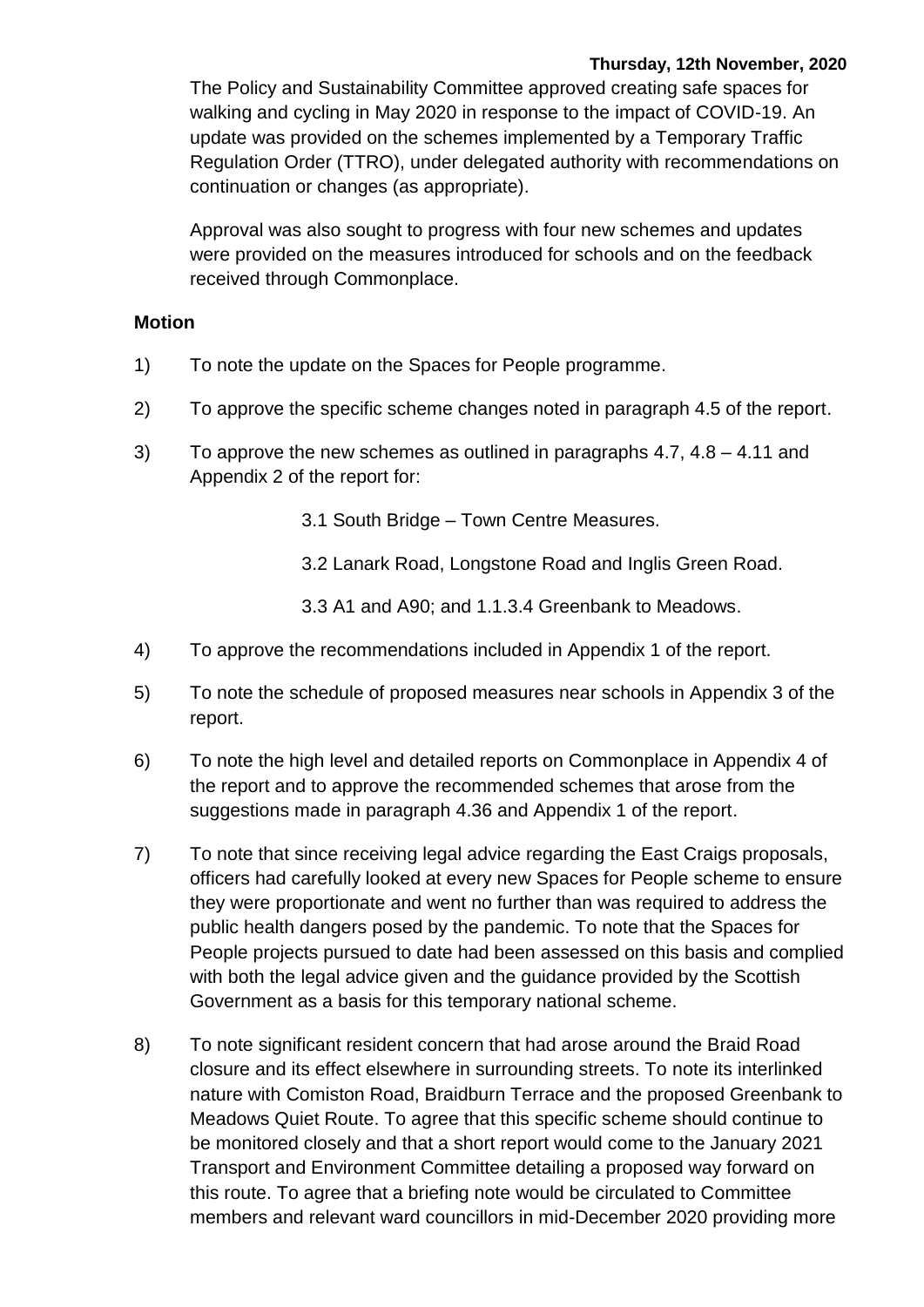detailed monitoring info on traffic volumes, public transport journey times and air pollution levels.

- 9) To note that visibility at the Dean Bridge junctions would be looked at the see if improvements could be made.
- 10) To agree that details would be circulated confirming when schemes were likely to be implemented for schools where measures had not been introduced.
- 11) To note that consideration would be given to improving advisory cycle markings around Duddingston Road West to try and reinforce and support active travel on the route.
- 12) To note that officers would engage with HES on the impact of Spaces for People at Holyrood Park.
- moved by Councillor Macinnes, seconded by Councillor Doran

- 1) To note the update on the Spaces for People programme.
- 2) To approve the specific scheme changes noted in paragraph 4.5 of the report.
- 3) To approve the new schemes as outlined in the report for 1.1.3.1 South Bridge – Town Centre Measures, and 1.1.3.2 Greenbank to Meadows.
- 4) To recommend that given the scale and complexity of the schemes for Lanark Road, Longstone and Inglis Green Road; the A1 and A90 that these were all paused and presented to the Transport and Environment Committee in one cycle after detailed designs and feedback were shared with, and further validated by, local elected members, interest groups, businesses, transport providers and residents to take account of residents' concerns (e.g. over the changes to the Oxford Terrace/Dean Park Crescent junction in the A90 proposal).
- 5) To recommend the following suggestion from New Town and Broughton Community Council for London Road to be considered as alternative option; reroute the planned active travel along Montrose Terrace and onto Regent Road to avoid London Road roundabout, avoiding Picardy Place whilst the tram works were in place.
- 6) To approve the revised recommendations presented in the amendment as Appendix 1 which included but was not limited to; the immediate re-opening of Braid Road, Links Gardens and a further extended review and consultation along the schemes in Tollcross, Bruntsfield, Stockbridge and Morningside given the specific issues highlighted by businesses.
- 7) To note the schedule of proposed measures for schools detailed in Appendix 3 of the report and looked to accelerate and prioritise these.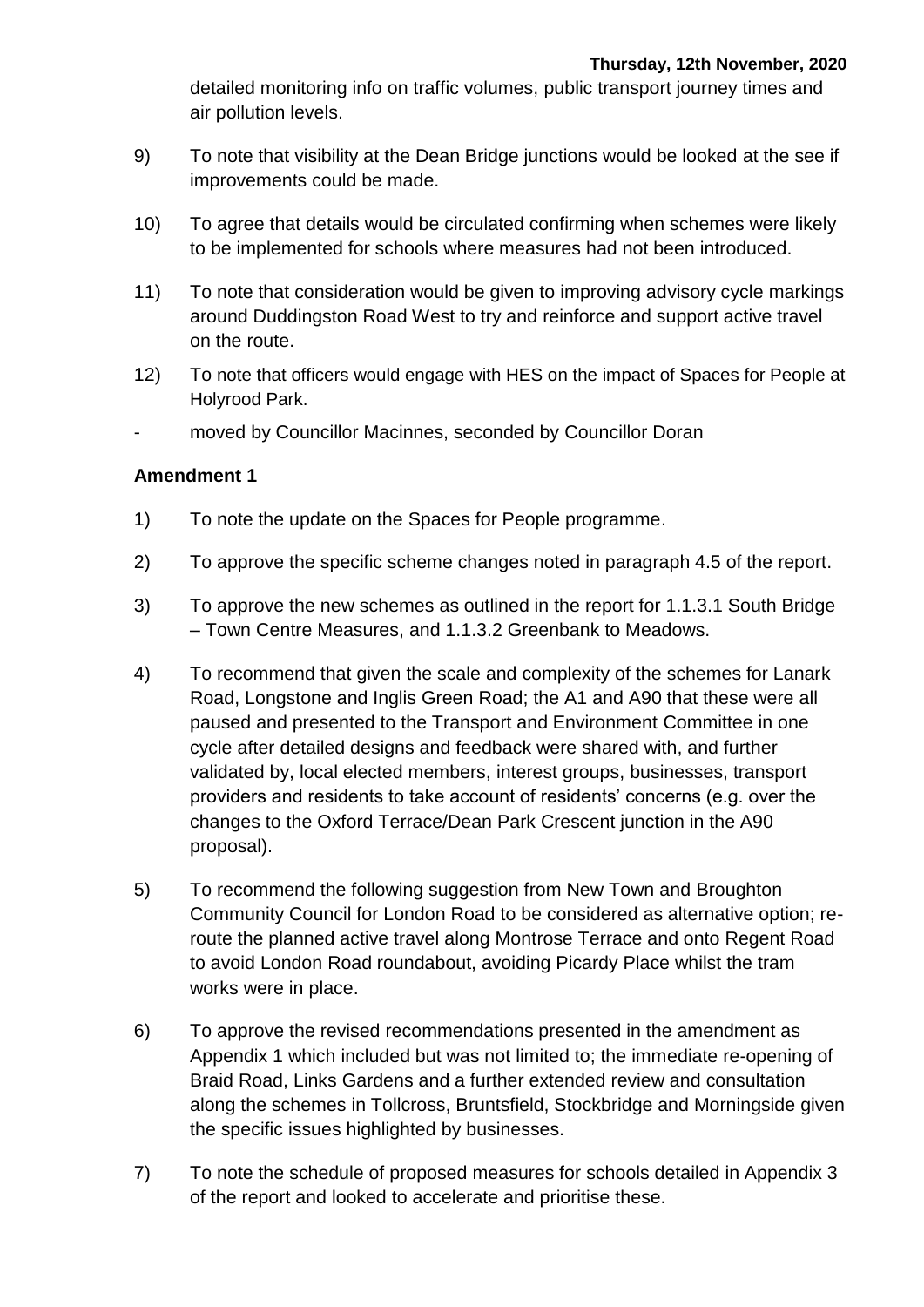- 8) To note disappointment that no measures near schools were presented for Holy Cross Primary, despite many requests from the Parent Council, the School and Ward Members.
- 9) To note the high-level reports from Commonplace detailed in Appendix 4 of the report and approve the recommended schemes that arose from the suggestions made as per the attached revised Appendix 1.
- 10) To note the high-level reports from Commonplace data confirmed that measures to support and enhance walking should be prioritised over all others as these had by far higher support and endorsement than other measures.
- 11) To instruct that an assessment of the wider impacts on all mode transport flows was undertaken to determine the effect of the measures in the round.
- 12) To note that visibility at the Dean Bridge junctions would be looked at the see if improvements could be made.
- 13) To agree that details would be circulated confirming when schemes were likely to be implemented for schools where measures had not been introduced.
- 14) To note that consideration would be given to improving advisory cycle markings around Duddingston Road West to try and reinforce and support active travel on the route.
- 15) To note that officers would engage with HES on the impact of Spaces for People at Holyrood Park.
- moved by Councillor Webber, seconded by Councillor Smith

- 1) To note the update on the Spaces for People programme.
- 2) To approve the specific scheme changes as noted in paragraph 4.5 and Appendix 1 of the report, with the exception of the following:
	- a) believed there was insufficient justification for the continued closure of Silverknowes Road and therefore agreed to reopen this road with further work undertaken to establish cycleways on the route and options for safe crossing points at the north and south ends of the road.
	- b) agreed that officers re-examine the Silverknowes Parkway element of the Pennywell Road scheme to address issues with access and deliveries for households on Silverknowes Parkway.
	- c) believed there was insufficient justification for the continued closure of Braid Road, therefore agreed to reopen this road as well as install the planned improvements and appropriate traffic calming measures.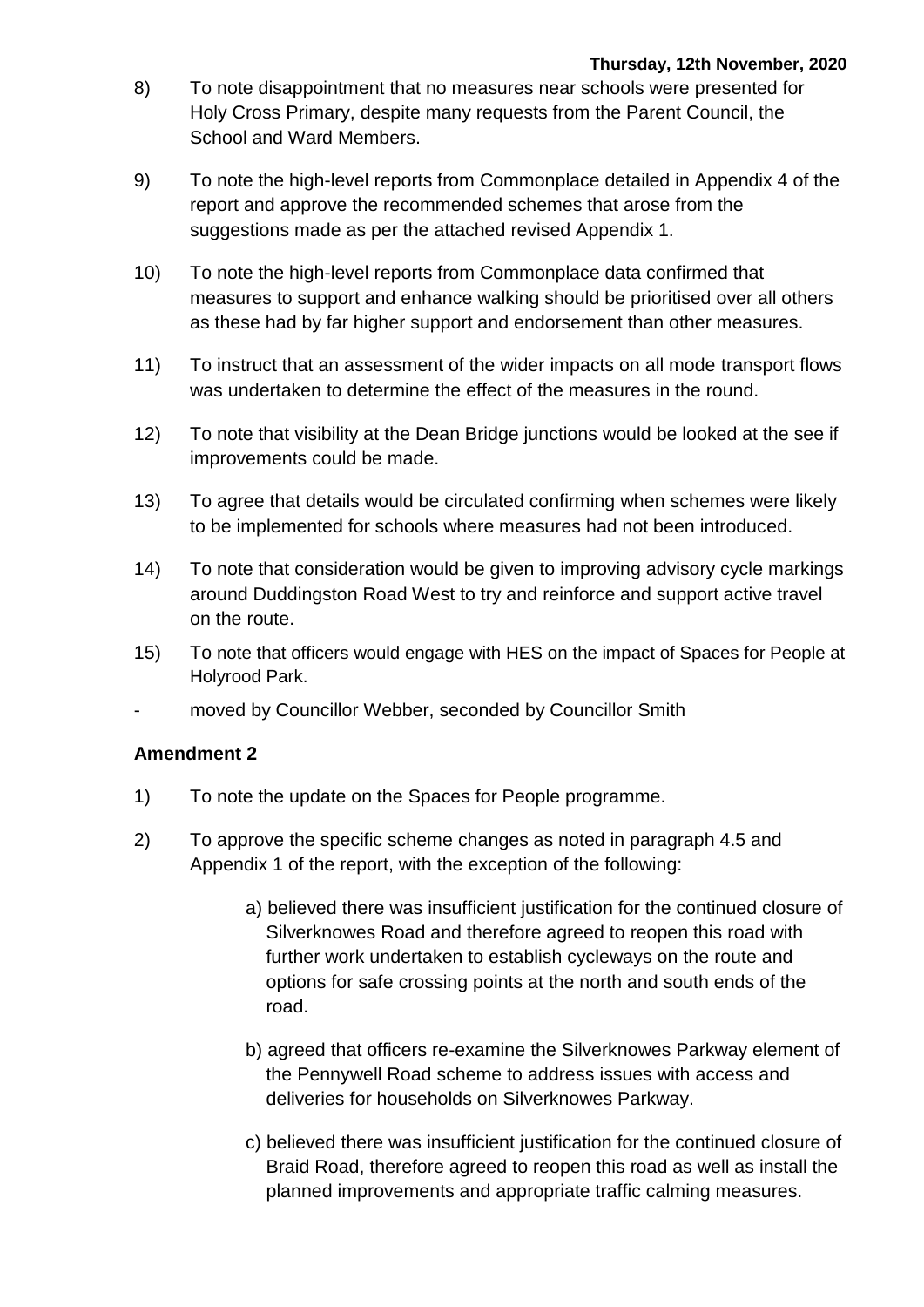- d) agreed the Orchard Brae roundabout be considered a priority project for implementation by the end of 2020.
- 3) To agree to continue consideration of the South Bridge Town Centres scheme for one cycle pending further discussion on the positioning of bus stops.
- 4) To recognise the changes made to the Greenbank to Meadows quiet route and agreed to continue consideration to allow for a short online consultation with affected residents.
- 5) To agree to proceed with the A90 scheme (subject to further consideration of changes to the phasing of traffic lights at the Burnshot junction to control peak time traffic flow) and the A1 scheme.
- 6) To recognise the substantial concerns expressed in relation to the Lanark Road, Longstone Road and Inglis Green Road scheme and agreed this should be subject to proper public consultation before final decision.
- 7) To welcome the schedule of proposed measures near schools and agreed that changes still to be implemented should be considered a priority under the Spaces for People programme.
- 8) To note the high level and detailed reports on Commonplace and approve the recommended schemes that had arose from the suggestions made.
- 9) To acknowledge the elements of the report relating to the removal of unnecessary barriers and street clutter; believed there was an opportunity for 'quick wins' which should be given greater priority and agreed to receive an update report on progress made in two cycles.
- 10) To note that visibility at the Dean Bridge junctions would be looked at the see if improvements could be made.
- 11) To agree that details would be circulated confirming when schemes were likely to be implemented for schools where measures had not been introduced.
- 12) To note that consideration would be given to improving advisory cycle markings around Duddingston Road West to try and reinforce and support active travel on the route.
- 13) To note that officers would engage with HES on the impact of Spaces for People at Holyrood Park.
- moved by Councillor Lang, seconded by Councillor Whyte

In accordance with Standing Order 22(12), paragraphs of 7, 8 and 9 of Amendment 2 were accepted as an addendum to the motion. Paragraphs 2a, 3 and 4 were accepted as an addendum to Amendment 1. Paragraphs 2d, 7, 8 and 9 were accepted as an addendum to Amendment 3.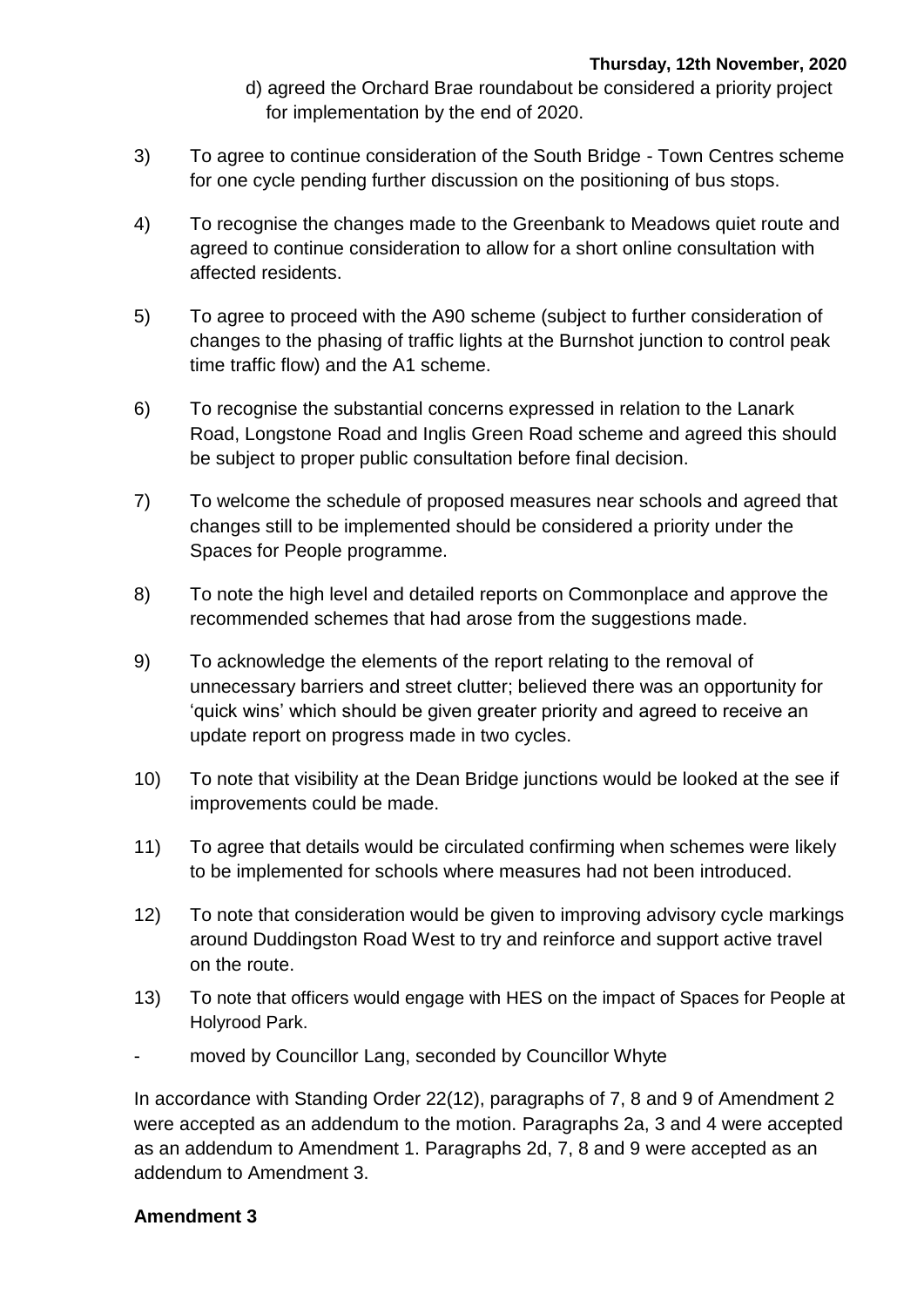- 1) To note the update on the Spaces for People programme.
- 2) To approve the specific scheme changes noted in paragraph 4.5 of the report.
- 3) To approve the new schemes as outlined in paragraphs 4.7, 4.8 4.11 and Appendix 2 of the report for:

3.1 South Bridge – Town Centre Measures;

3.2 Lanark Road, Longstone Road and Inglis Green Road;

3.3 A1 and A90; and 1.1.3.4 Greenbank to Meadows.

- 4) To approve the recommendations included in Appendix 1 of the report.
- 5) To note the schedule of proposed measures near schools detailed in Appendix 3 of the report.
- 6) To note the high level and detailed reports on Commonplace detailed in Appendix 4 of the report and approve the recommended schemes that had arose from the suggestions made in paragraph 4.36 and Appendix 1 of the report.
- 7) To note that visibility at the Dean Bridge junctions would be looked at the see if improvements could be made.
- 8) To agree that details would be circulated confirming when schemes were likely to be implemented for schools where measures have not been introduced.
- 9) To note that consideration would be given to improving advisory cycle markings around Duddingston Road West to try and reinforce and support active travel on the route.
- 10) To note that officers would engage with HES on the impact of Spaces for People at Holyrood Park
- moved by Councillor Miller, seconded by Councillor Corbett

#### **Voting**

#### **First Vote**

The voting was as follows:

| For the motion (as adjusted)  | - 5 votes |
|-------------------------------|-----------|
| For Amendment 1 (as adjusted) | - 3 votes |
| For Amendment 2               | $-1$ vote |
| For Amendment 3               | - 2 votes |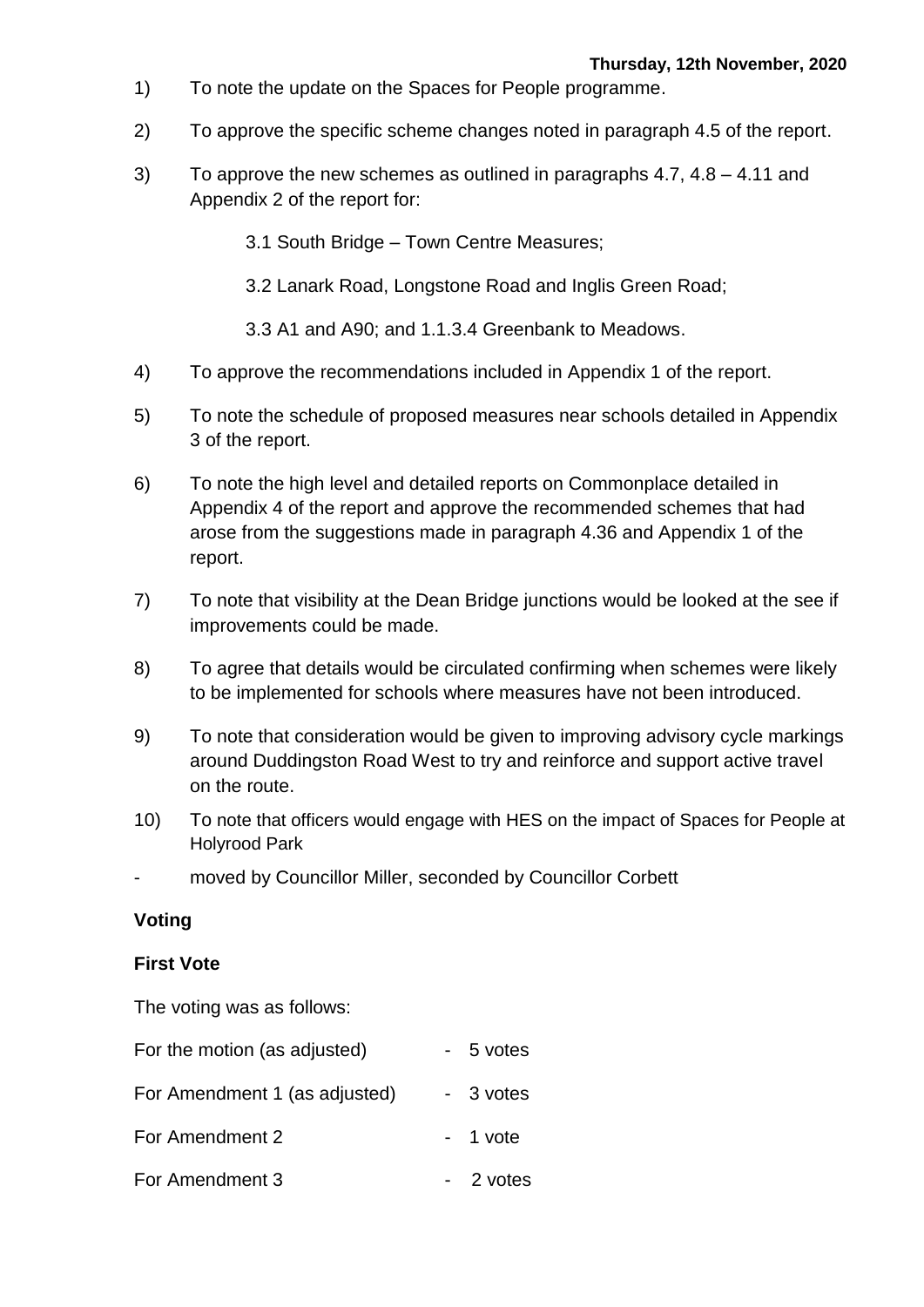(For the motion (as adjusted) – Councillors Bird, Doran, Key, Macinnes, and Perry For Amendment 1 (as adjusted) – Councillors Smith, Webber and Whyte

For Amendment 2 – Councillor Lang

For Amendment 3 – Councillors Corbett and Miller)

There being no overall majority, Amendment 2 fell and a second vote was taken between the Motion, Amendment 1 and Amendment 3

#### **Second Vote**

The voting was as follows:

| For the motion (as adjusted)  | - 5 votes |
|-------------------------------|-----------|
| For Amendment 1 (as adjusted) | - 4 votes |
| For Amendment 3               | - 2 votes |

(For the motion (as adjusted) – Councillors Bird, Doran, Key, Macinnes, and Perry For Amendment 1 (as adjusted) – Councillors Lang, Smith, Webber and Whyte For Amendment 3 – Councillors Corbett and Miller)

There being no overall majority, Amendment 3 fell and a second vote was taken between the Motion and Amendment 1.

#### **Third Vote**

The voting was as follows:

For the motion (as adjusted) - 7 votes

For Amendment 1 (as adjusted) - 4 votes

(For the motion – Councillors, Bird, Corbett, Doran, Key, Macinnes, Miller and Perry. For Amendment 1– Councillors Lang, Smith, Webber and Whyte)

#### **Decision**

To approve the following adjusted motion by Councillor Macinnes:

- 1) To note the update on the Spaces for People programme.
- 2) To approve the specific scheme changes noted in paragraph 4.5 of the report.
- 3) To approve the new schemes as outlined in paragraphs 4.7, 4.8 4.11 and Appendix 2 for:

3.1 South Bridge – Town Centre Measures;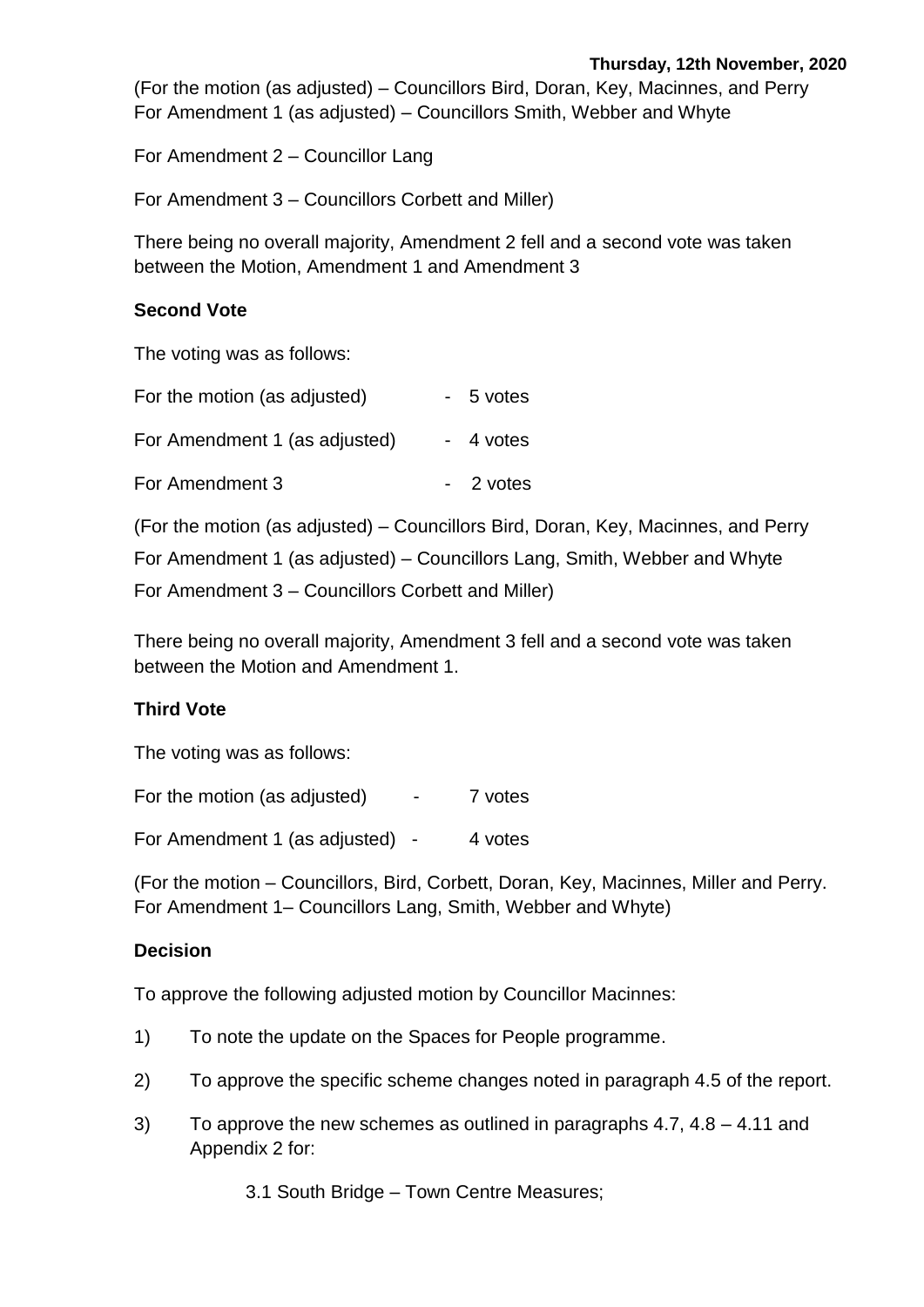3.2 Lanark Road, Longstone Road and Inglis Green Road;

3.3 A1 and A90; and 1.1.3.4 Greenbank to Meadows.

- 4) To approve the recommendations included in Appendix 1 of the report.
- 5) To note the schedule of proposed measures near schools detailed in Appendix 3 of the report.
- 6) To note the high level and detailed reports on Commonplace detailed in Appendix 4 of the report and approve the recommended schemes that had arose from the suggestions made in paragraph 4.36 and Appendix 1 of the report.
- 7) To note that since receiving legal advice regarding the East Craigs proposals, officers had carefully looked at every new Spaces for People scheme to ensure they were proportionate and went no further than was required to address the public health dangers posed by the pandemic. To note that the Spaces for People projects pursued to date had been assessed on this basis and complied with both the legal advice given and the guidance provided by the Scottish Government as a basis for this temporary national scheme.
- 8) To note significant resident concern that had arose around the Braid Road closure and its effect elsewhere in surrounding streets. To note its interlinked nature with Comiston Road, Braidburn Terrace and the proposed Greenbank to Meadows Quiet Route. To agree that this specific scheme should continue to be monitored closely and that a short report would come to the January 2021 Transport and Environment Committee detailing a proposed way forward on this route. To agree that a briefing note would be circulated to Committee members and relevant ward councillors in mid-December 2020 providing more detailed monitoring info on traffic volumes, public transport journey times and air pollution levels.
- 9) To welcome the schedule of proposed measures near schools and agreed that changes still to be implemented should be considered a priority under the Spaces for People programme.
- 10) To note the high level and detailed reports on Commonplace and approved the recommended schemes that had arose from the suggestions made.
- 11) To acknowledge the elements of the report relating to the removal of unnecessary barriers and street clutter; believed there was an opportunity for 'quick wins' which should be given greater priority and agreed to receive an update report on progress made in two cycles.
- 12) To note that visibility at the Dean Bridge junctions would be looked at the see if improvements could be made.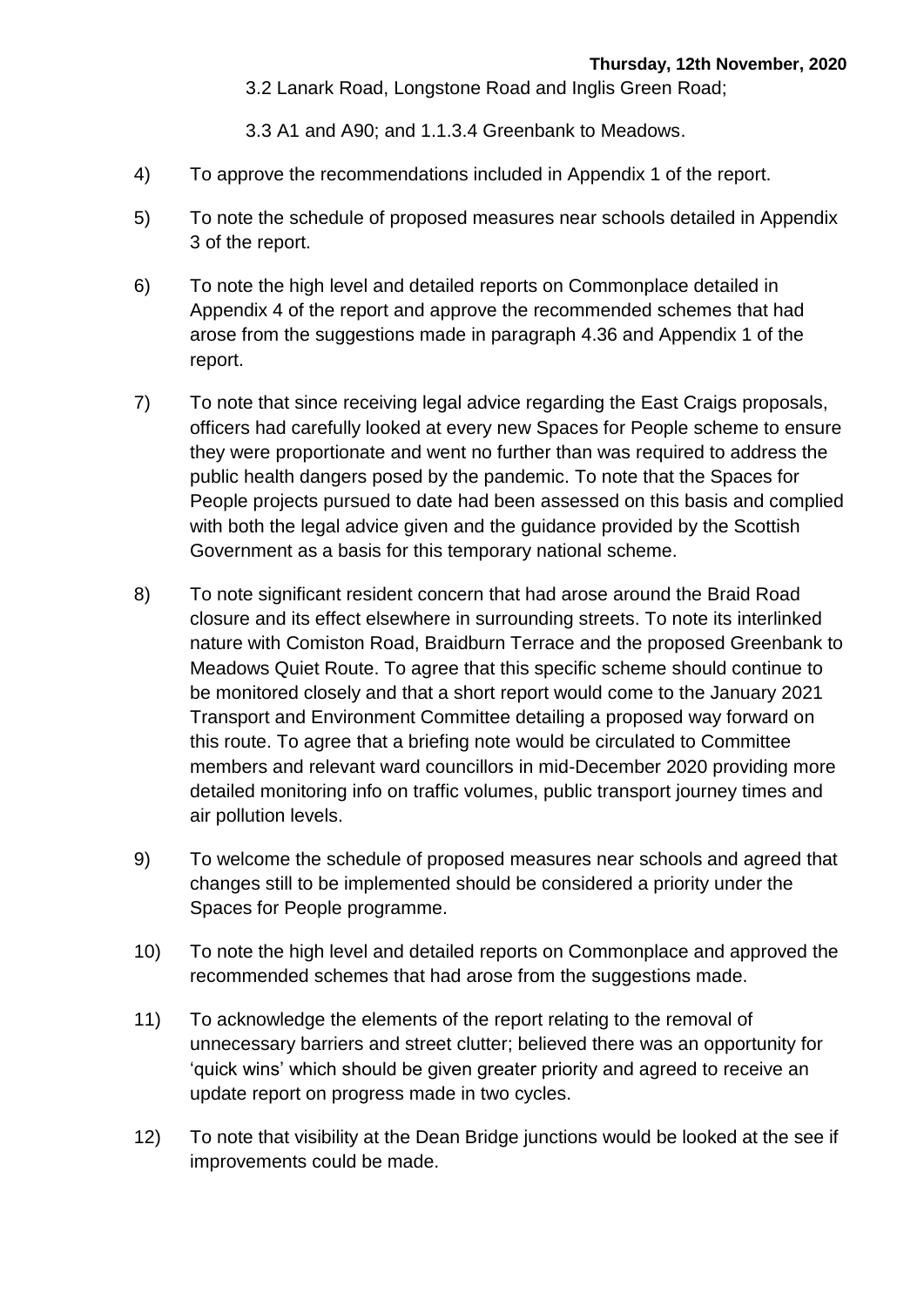- 13) To agree that details would be circulated confirming when schemes were likely to be implemented for schools where measures had not been introduced.
- 14) To note that consideration would be given to improving advisory cycle markings around Duddingston Road West to try and reinforce and support active travel on the route.
- 15) To note that officers would engage with HES on the impact of Spaces for People at Holyrood Park.

In accordance with Standing Order 30.1, the decision was referred to Council for approval.

(References – Policy and Sustainability Committee, 14 May 2020 (item 11); report by the Executive Director of Place, submitted.)

#### **Declaration of Interests**

Councillors Miller and Whyte declared a non-financial interest in the above item as residents near the proposed Low Traffic Neighbourhood Network.

Councillors Corbett, Key and Miller declared a non-financial interest in the above item as member of Spokes.

# **11. Spaces for People – East Craigs Low Traffic Neighbourhood**

#### **a) Deputation – Edinburgh Association of Community Councils**

A written deputation was presented on behalf of Edinburgh Association of Community Councils.

The deputation advised that their written submission was a position statement bringing together collective views of Community Councils citywide on the concept and objectives of the SfP programme, on its delivery, and on lessons going forward. The EACC remained supportive of the overall aims of SfP in the short term and also as a contribution to meeting longer term objectives. It was important to improve 'buy-in' to the SfP programme, and EACC and Community Councils would support steps which promoted community engagement beyond formal consultation requirements.

#### **b) Deputation – Corstorphine Community Council**

A written deputation was presented on behalf of Corstorphine Community **Council** 

The deputation requested that further discussion on the revised proposal was required, specifically on two elements: that the Spaces for People initiative and the LTN had been separated, and they welcomed that, and also that an Experimental Traffic Regulation Order (ETRO) had a guaranteed statutory consultation element, as with all Traffic Orders. Clarity was required around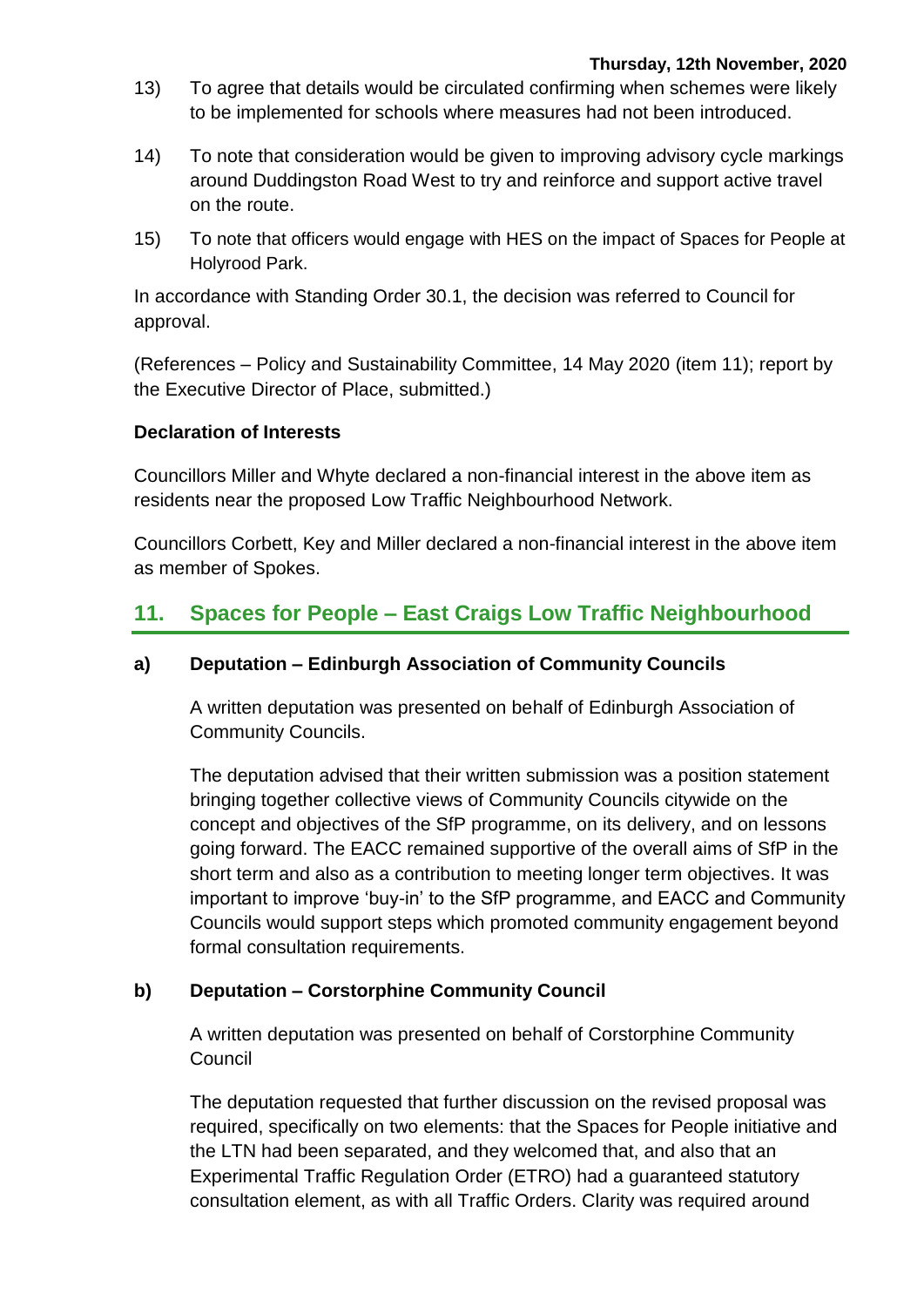Option 2a as it was not clear what traffic calming measures CEC intended to implement. The deputation suggested that a way was found to move forward positively with the community, drawing on their constructive suggestions, and to seek a genuinely helpful solution that attracted the active support of all residents.

#### **c) Deputation – Drum Brae Community Council**

A written deputation was presented on behalf of a Drum Brae Community Council.

The deputation advised that from Drum Brae Community Council's perspective, the current proposal as it stood still contained an unnecessary, untenable, damaging and completely unacceptable approach taken by the City of Edinburgh Council which required further urgent review and remedial action to fully and comprehensively address the continued and considerable concerns of residents/communities. Subsequently the proposals continued to be unacceptable to DBCC who, given that they were awaiting the response to their Community Participation Request would take this time to strongly advise that the City of Edinburgh Council do likewise, defer any decisions and wait until the outcome of that process prior to any decisions being taken on these proposals.

#### **d) Deputation – Get Edinburgh Moving**

A written deputation was presented on behalf of Get Edinburgh Moving.

The deputation set out their Craigs Road 2019 v 2020 traffic comparison. The deputation's response to the City of Edinburgh Council revised paper was also presented and a reminder of outstanding issues were listed.

#### **e) Deputation – Low Traffic Corstorphine**

A written deputation was presented on behalf of Low Traffic Corstorphine.

The deputation wished to reiterate their support and ask Committee to vote for the council officers' recommendations. The deputation advocated for transport decisions to be legal and be based on data and evidence, and to that end supported a temporary LTN implemented via an ETRO (ref 4.23 – 4.30 of the report). Coupled with Option 2a measures (ref 4.8 – 4.11 of the report), they hoped that ongoing monitoring of these interventions would show their value to the community through increased walking, cycling and wheeling, lower vehicular speeds and less traffic.

# **f) Report by the Executive Director of Place**

Options for improving conditions for walking and cycling in the East Craigs area in response to COVID-19 were set out following discussions at Policy and Strategy Committee (20 August 2020), Transport and Environment Committee (1 October 2020) and City of Edinburgh Council's meeting (15 October 2020).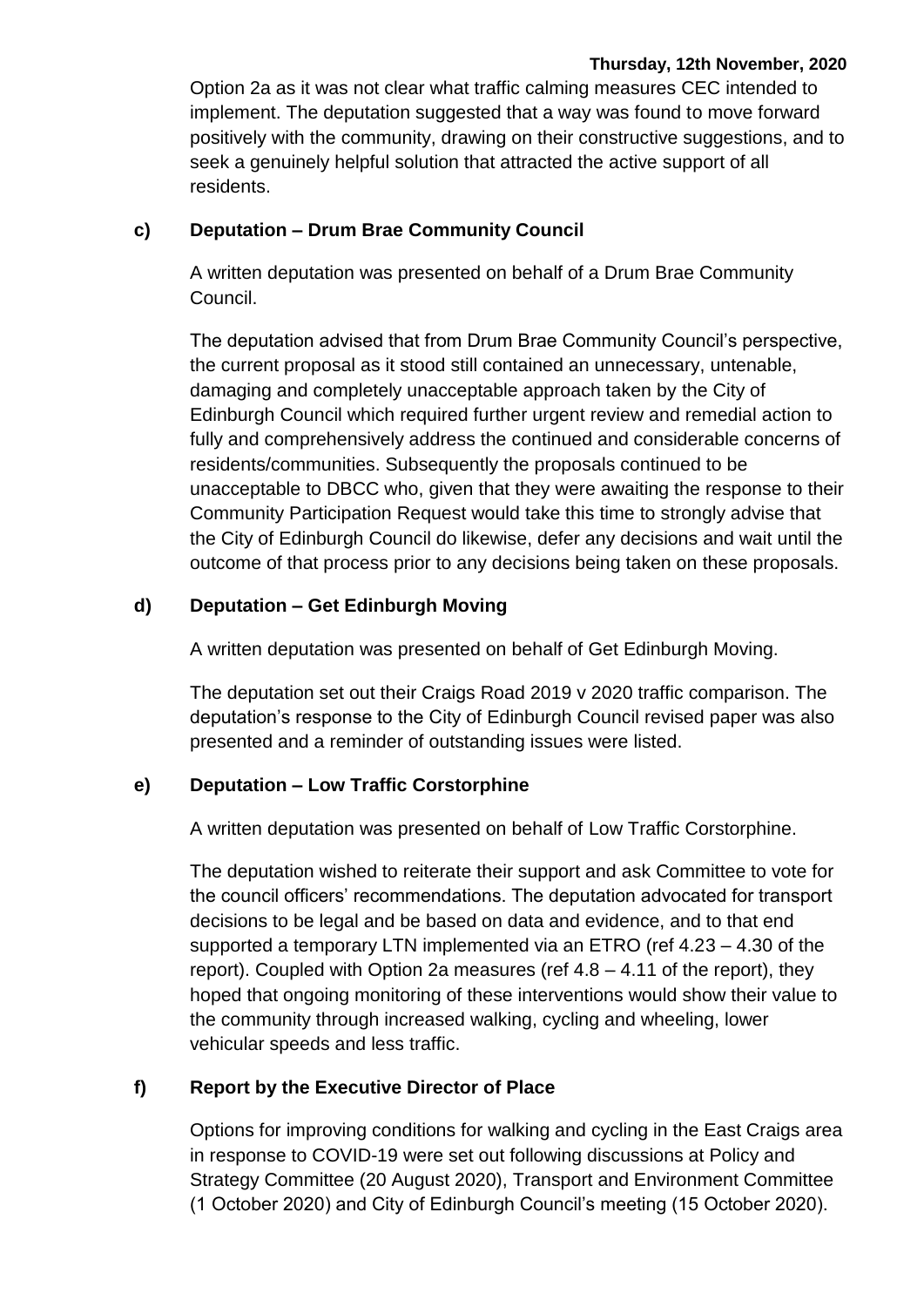The next steps in respect of creating a permanent Low Traffic Neighbourhood (LTN) in the East Craigs area were also set out.

#### **Motion**

- 1) To note the background to the Spaces for People programme, and particularly the proposed introduction of a Low Traffic Neighbourhood (LTN) in East Craigs.
- 2) To note the options to improve conditions for walking and cycling in the East Craigs area.
- 3) To approve Option 2b for implementation by Temporary Traffic Regulation Order (TTRO) as part of the Council's Spaces for People programme as set out in paragraphs 4.12 – 4.13 of the report.
- 4) To approve commencement of an experimental traffic order and to propose a full public consultation prior to the decision by a later Transport and Environment Committee, (date to be confirmed), as part of the process for the introduction of a LTN in East Craigs as set out in paragraphs 4.23 - 4.30 of the report.
- 5) To note that the intention around Option 1 would have been the Low Traffic Neighbourhood proposal as it was received by Committee following amendments. To agree that the Executive Director of Place would check whether the incorrect appendix for Option 1 had been appended to the report and the public papers would be updated if the incorrect appendix had been attached.
- moved by Councillor Macinnes, seconded by Councillor Doran

- 1) To note the background to the Spaces for People programme, and particularly the proposed introduction of the Low Traffic Neighbourhood (LTN) in East Craigs.
- 2) To note the legal opinion provided to both the Community group and the Council indicated, that using the emergency legislation and the SfP programme to progress an LTN was not a proportionate or appropriate action.
- 3) To recognise that each option presented continued to adversely impact the wider East Craigs area, resulting in continued acrimony from residents.
- 4) To agree therefore that Option 3 was the only democratically acceptable option available at this time.
- 5) To agree no part of the programme would be progressed unless or until a redesign was in place that gained local support and therefore requested a full, comprehensive consultation with the local community.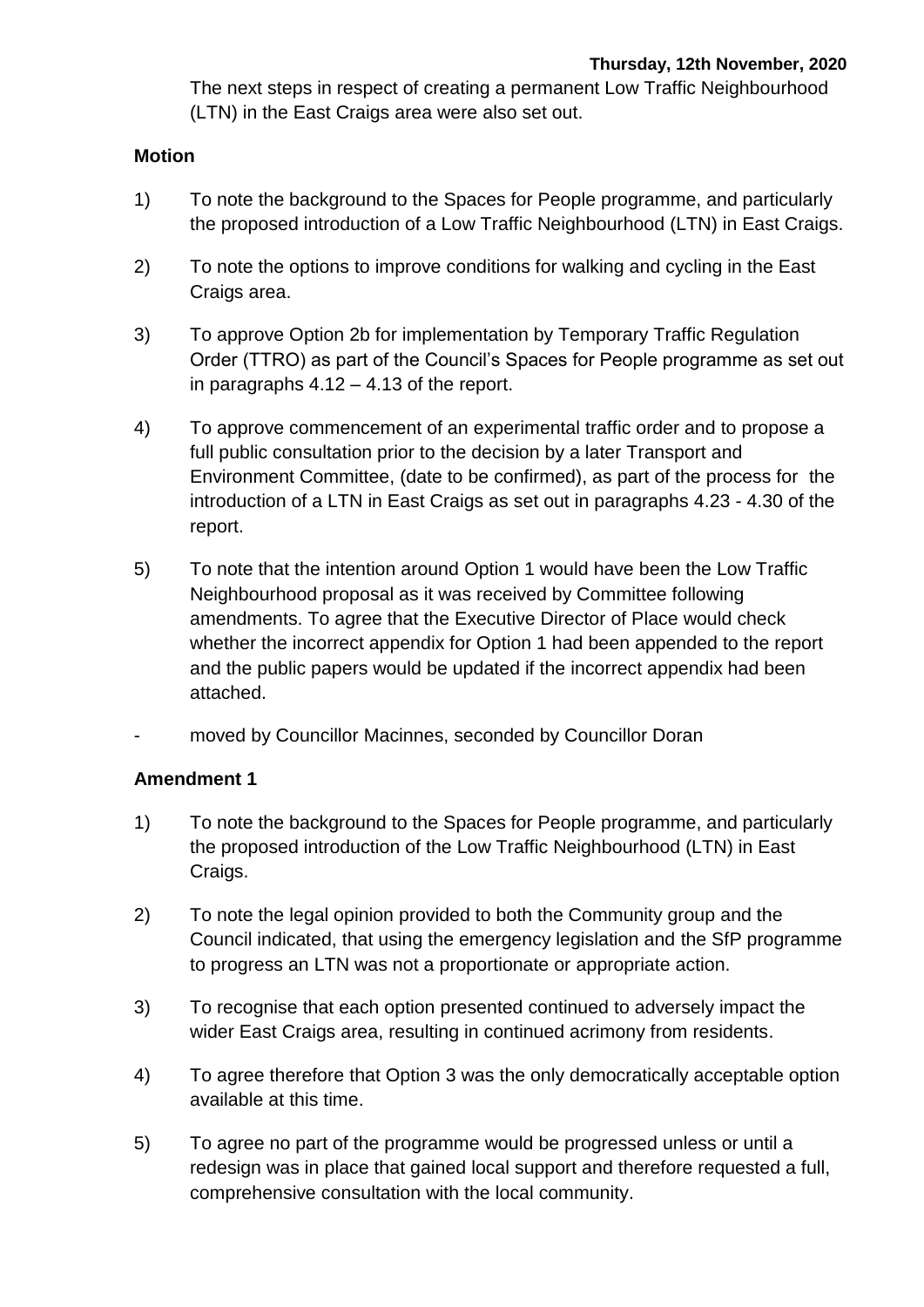6) To agree that in the interim to suggest these measures were carried out to further improve and enhance the area:

6.1 - Agree with proposals to introduce measures to address the footway pinch points around Craigmount High School.

6.2 - Welcome plans in relation to Maybury Road Vegetation maintenance and confirmation that Officers would continue to maintain verges.

6.3 - Agree to a full review of the East Craigs Path Network to make it safe underfoot and enjoyable for all residents to use in line with social distancing guidelines.

- 7) To note that the intention around Option 1 would have been the Low Traffic Neighbourhood proposal as it was received by Committee following amendments. To agree that the Executive Director of Place would check whether the incorrect appendix for Option 1 had been appended to the report and the public papers would be updated if the incorrect appendix had been attached.
- moved by Councillor Webber, seconded by Councillor Brown

- 1) To note that Committee regretted the flawed processes and previous poor decisions on implementing the East Craigs Low Traffic Neighbourhood and recognised the damage this had caused to the relationship between the Council and the people of East Craigs, North Gyle and Craigmount.
- 2) To congratulate the campaigning efforts of those in the community, who simply asked for the Council to consult properly before any decisions were taken, and believed the contents of the report vindicated those efforts over the last three months.
- 3) To agree that no experimental traffic regulation order should be progressed on the LTN until a full public consultation had been undertaken and a further report presented to Committee.
- 4) To agree to proceed with report Option 2b in the meantime in order to address concerns around social distancing and traffic speeds immediately outside Craigmount High School.
- 5) To note that the intention around Option 1 would have been the Low Traffic Neighbourhood proposal as it was received by Committee following amendments. To agree that the Executive Director of Place would check whether the incorrect appendix for Option 1 had been appended to the report and the public papers would be updated if the incorrect appendix had been attached.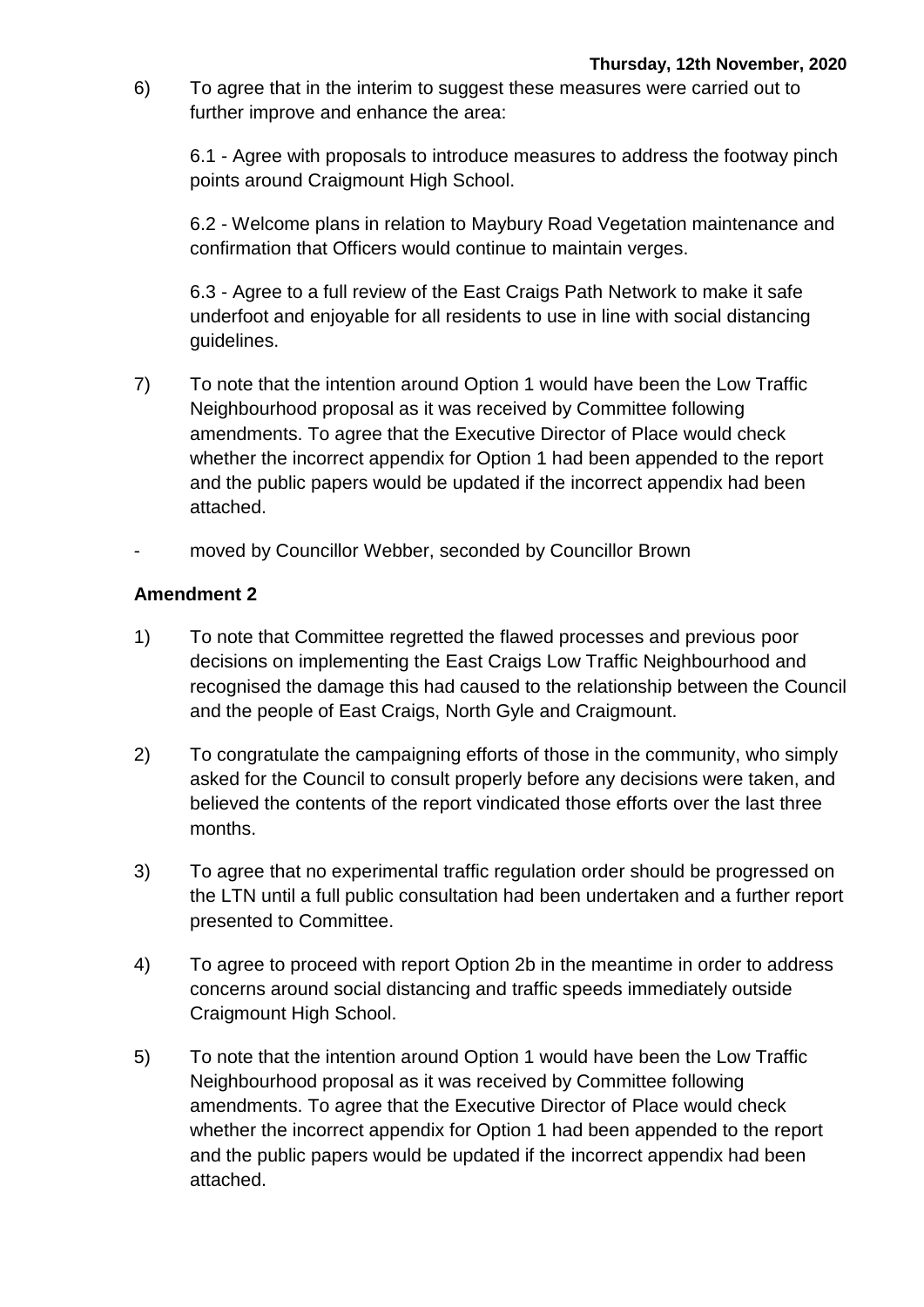moved by Councillor Lang, seconded by Councillor Whyte

#### **Voting**

| For the motion  | 7 votes |
|-----------------|---------|
| For Amendment 1 | 3 votes |
| For Amendment 2 | 1 vote  |

(For the motion – Councillors, Bird, Corbett, Doran, Key, Macinnes, Miller and Perry. For Amendment 1 – Councillors Brown, Webber and Whyte.

For Amendment 2 – Councillor Lang)

#### **Decision**

To approve the motion by Councillor Macinnes.

In accordance with Standing Order 30.1, the decision was referred to Council for approval.

(References – Transport and Environment Committee, 1 October 2020 (item 5); report by the Executive Director of Place, submitted.)

# **12. Revenue Monitoring Update –2020/2021 Month five position**

The projected month five revenue monitoring position for the Place Directorate was set out, based on analysis of actual expenditure and income to the end of August 2020, and projections for the remainder of the 2020/2021 financial year.

#### **Decision**

- 1) To note that the overall Place 'business as usual' revenue budget month five position for the 2020/2021 financial year was a projected £1.710m overspend (excluding Covid-19 impact). Services within the remit of the Committee were forecasting an overspend of £0.650m (excluding Covid-19 impact), which was largely equivalent to the 2020/2021 savings delivery risk in quantum. There were budgetary pressures forecast in the Waste and Cleansing Service, Scientific and Bereavement Services and Fleet at month five.
- 2) To note that Covid-19 costs of c. £28m in addition to pressure set out at 1.1.1 had been forecast for the overall Place Directorate at month five with circa £21.9m relating to services within the remit of the Committee.
- 3) To note that the Executive Director of Place was taking measures to reduce budget pressures and progress would be reported to Committee at agreed frequencies.

(Reference – report by the Executive Director of Place, submitted)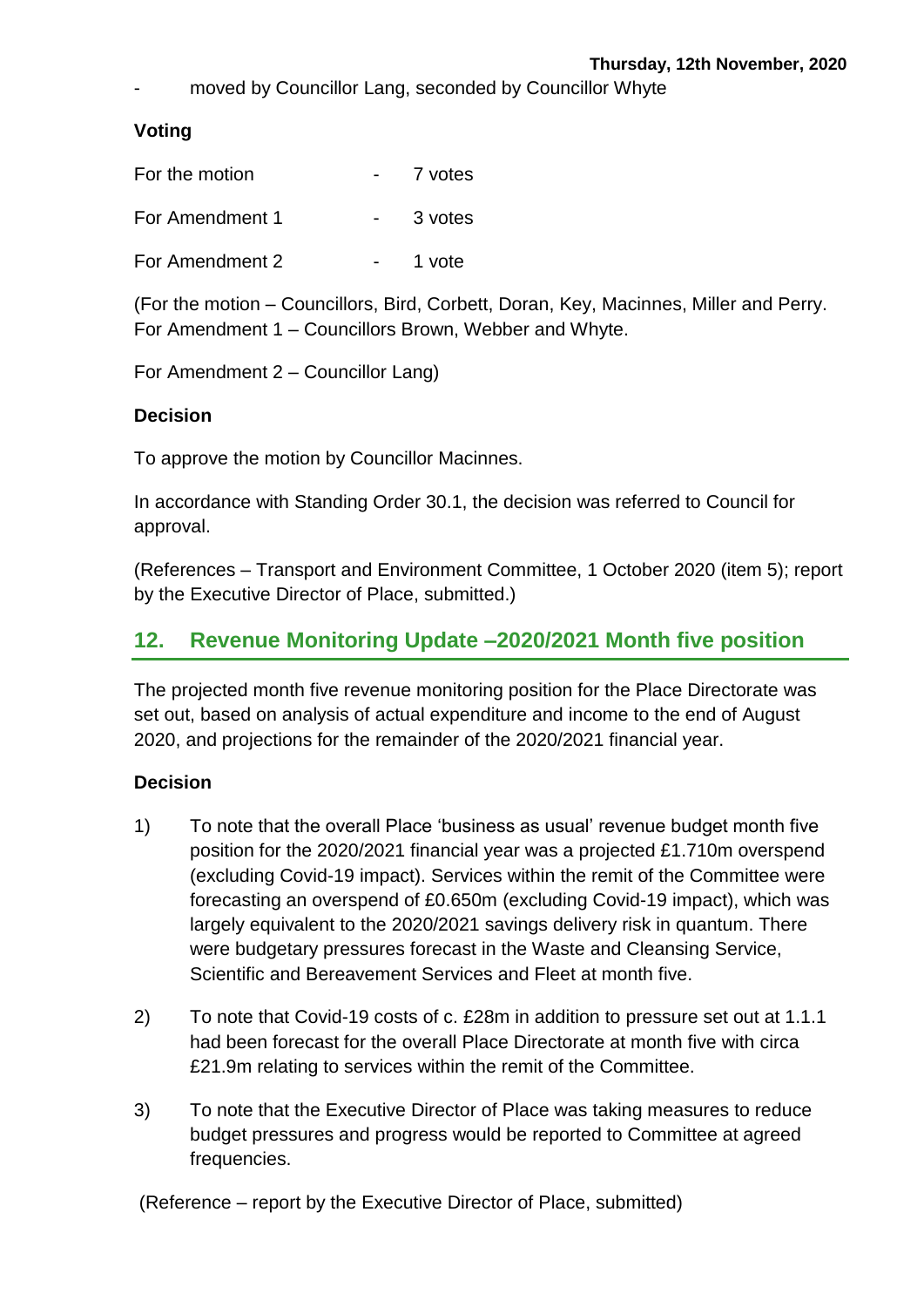The Transport and Environment Committee was required to annually re-appoint the membership of its working groups. The proposed membership structures of each were detailed in Appendix 1 of the report.

#### **Motion**

To appoint the membership of the Working Groups for 2020/21 as detailed in Appendix 1 to the report with the exception of the Tram All Party Oversight Group.

moved by Councillor Macinnes, seconded by Councillor Doran

#### **Amendment 1**

- 1) To agree to the membership of the Tram All Party Oversight Group as described in paragraph 4.4 and to recognise that this reflected the Council proportionality. The membership would therefore be 3 Conservative Group members, 2 SNP Group members, 2 Labour Group members, 1 Green Group member, 1 Liberal Democrat Group member and 1 EPIC member
- 2) To agree to further review and refresh the non-elected membership of Working Groups to ensure a balance of views from across the city were heard.
- 3) To agree the Conservative Group members of Working Groups were as follows:

Central Edinburgh Development Working Group – Councillors Mowat and Webber

Tram all Party Oversight Group – Councillors Mowat, Webber and Whyte

Transport Forum – Councillor Webber

Single Use Plastic Working Group – Councillor Smith

Cammo Estate Advisory Committee – Councillor Hutchison.

moved by Councillor Webber, seconded by Councillor Whyte

#### **Amendment 2**

1) To appoint the membership of the Working Groups for 2020/21 as detailed in Appendix 1 to the report with the exception of the Tram All Party Oversight Group and with the following adjustments to Green group places:

1.1 Cllr Miller to be appointed to the Transport Forum

1.2 Cllr Corbett to be appointed to the Single Use Plastics Working **Group**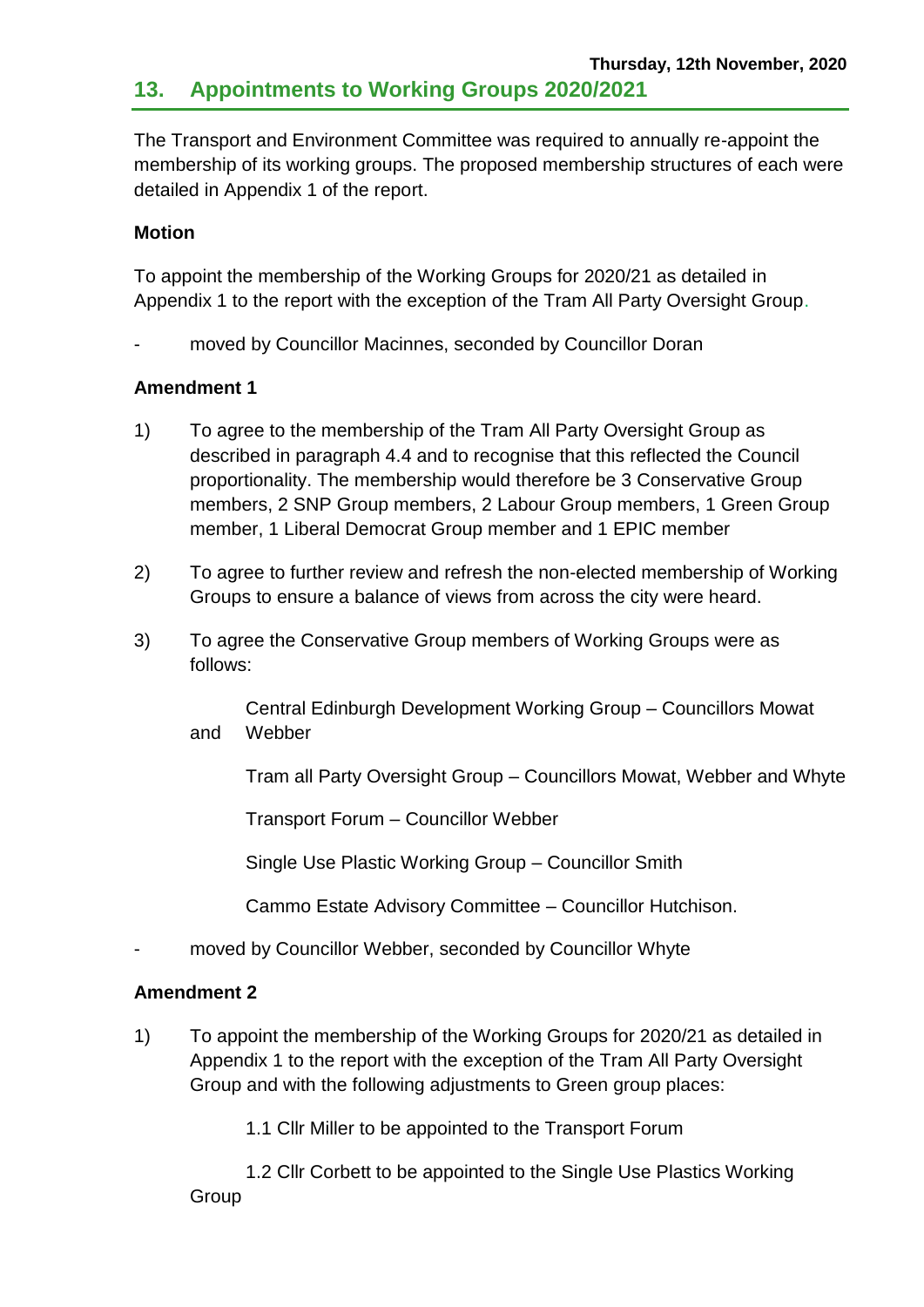- 2) To appoint the Tram All Party Oversight Group as follows: Leader and Deputy Leader of the Council, Convener and Vice-Convener of the Transport and Environment Committee, Opposition Group Leaders, Opposition Transport Spokespersons.
- moved by Councillor Miller, seconded by Councillor Corbett

In accordance with Standing Order 22(12), Amendment 2 was accepted as an addendum to the motion.

#### **Voting**

For the motion (as adjusted)  $\qquad \qquad -$  8 votes

For the Amendment Theorem Contract Contract Contract 3 votes

(For the motion (as adjusted) – Councillors, Bird, Corbett, Doran, Key, Lang, Macinnes, Miller and Perry.

For the Amendment – Councillors Smith, Webber and Whyte.

#### **Decision**

To approve the following adjusted motion by Councillor Macinnes:

- 1) To appoint the membership of the Working Groups for 2020/21 as detailed in Appendix 1 to the report with the exception of the Tram All Party Oversight Group and with the following adjustments to Green group places:
	- 1.1 Cllr Miller to be appointed to the Transport Forum

1.2 Cllr Corbett to be appointed to the Single Use Plastics Working Group

2) To appoint the Tram All Party Oversight Group as follows: Leader and Deputy Leader of the Council, Convener and Vice-Convener of the Transport and Environment Committee, Opposition Group Leaders, Opposition Transport Spokespersons.

(Reference – report by the Chief Executive, submitted)

# **14. Edinburgh's Coastline - update**

An update was provided on projects in which the Council was involved that concerned preserving and enhancing the historic and environmental features of Edinburgh's coastline and enhancing residents' access to Edinburgh's coastline.

#### **Motion**

1) To note the update on Edinburgh's coastline.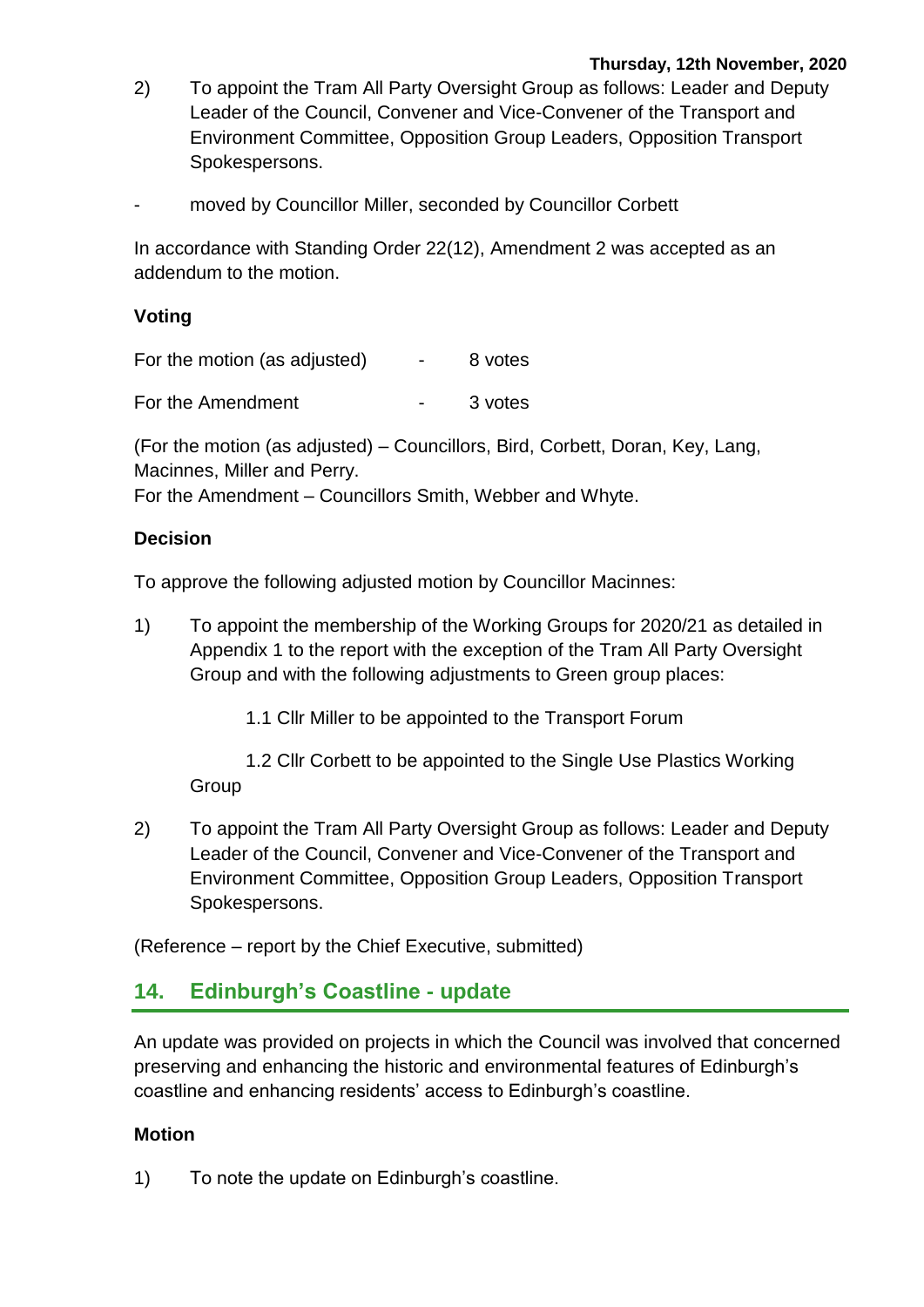- 2) To note that paragraph 7.3 of the report contained a typographical error and should read 'Dialogue is now underway with relevant community councils around the potential future redevelopment of Seafield.'
- moved by Councillor Macinnes, seconded by Councillor Doran

#### **Amendment**

- 1) To note the update on Edinburgh's coastline.
- 2) To note Sustrans' view that the Promenade path should be segregated between cyclists and pedestrians and to agree to call for a report as to how segregation could be adopted as future policy on new Active Travel schemes in line with pedestrian priority at the top of the transport hierarchy and to avoid pedestrian/cyclist conflict and meeting what was obviously considered by Sustrans to be "Best practice".
- 3) To note that paragraph 7.3 of the report contained a typographical error and should read 'Dialogue is now underway with relevant community councils around the potential future redevelopment of Seafield.'
- moved by Councillor Whyte, seconded by Councillor Webber

#### **Voting**

| For the motion    | 7 votes |
|-------------------|---------|
| For the Amendment | 4 votes |

(For the motion – Councillors, Bird, Corbett, Doran, Key, Macinnes, Miller and Perry. For the Amendment – Councillors Lang, Smith, Webber and Whyte.

#### **Decision**

To approve the motion by Councillor Macinnes

(References Transport and Environment Committee, 20 June 2019 (item 20); report by the Executive Director of Place, submitted.)

# **15. Motion by Councillor Webber - Intelligent Traffic Signals**

The following motion by Councillor Webber was submitted in terms of Standing Order 17:

"Committee:

**Notes** 

1) As part of its traffic information system a series of large Variable Message Signs throughout Edinburgh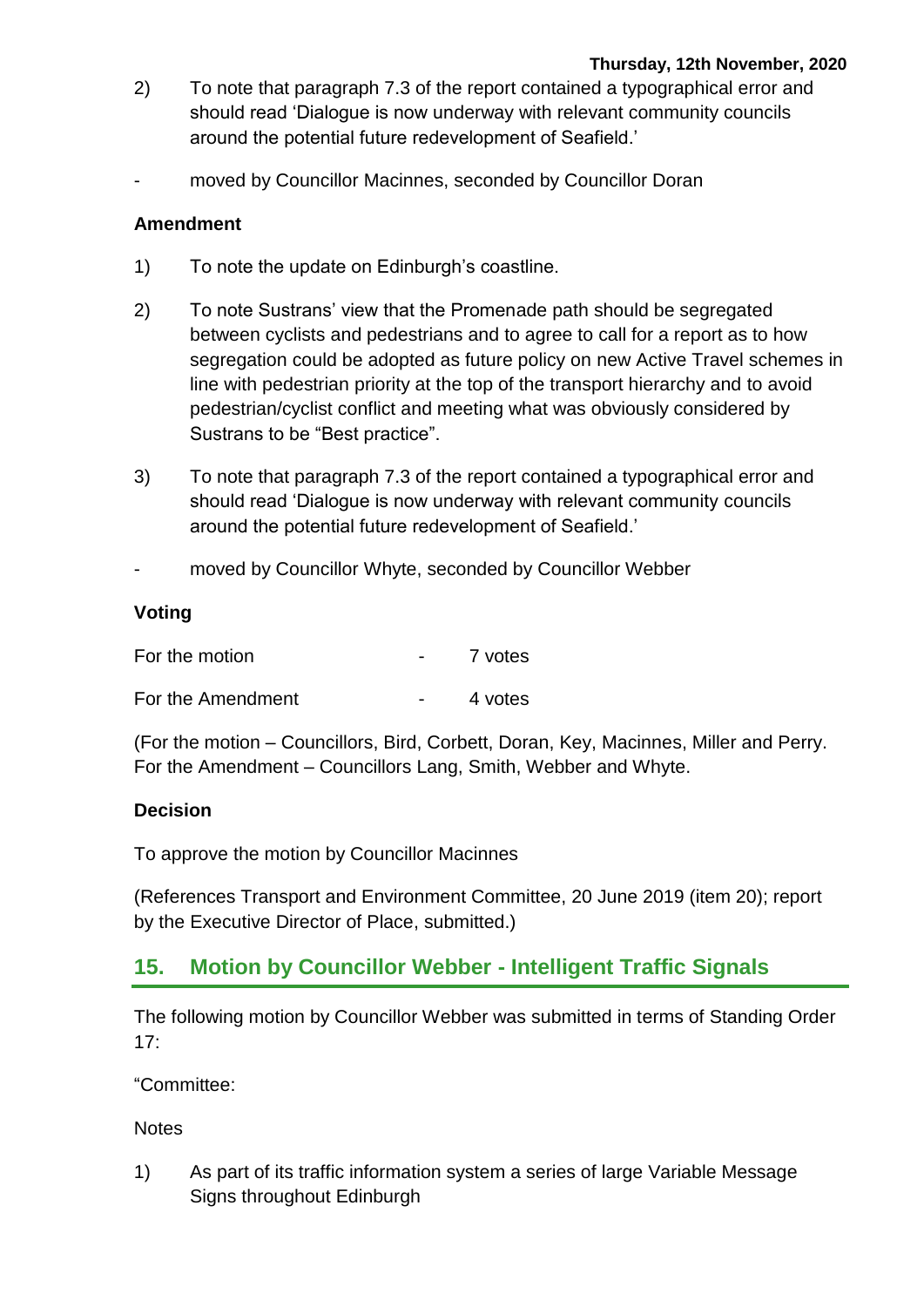2) Some do not appear to be working and many appear under used 3. The contribution these installed Variable Message Signs can make to traffic flow, limiting unnecessary journeys and improving the visitor experience in Edinburgh Instructs 4. A report in two cycles clarifying the extent, use, condition and plans for the Variable Message Signs system in Edinburgh. The report should clarify, where appropriate, reasons for lack of use of these signs."

- moved by Councillor Webber, seconded by Councillor Smith

#### **Decision**

To approve the motion by the Councillor Webber.

# **16. Motion by Councillor Miller - Cyclist Fatality**

#### **a) Deputation – Corstorphine Community Council**

A written deputation was circulated on behalf of Portobello Community Council. The deputation requested officers to undertake an urgent review of this junction so that no further lives would be lost.

#### **b) The following motion by Councillor Claire Miller was submitted in terms of Standing Order 17:**

"Committee:

- 1) Sends sincere condolences to the family and friends of the cyclist killed in a collision at the A199 / A1140 junction on 2 November.
- 2) Recognises that this is the second fatality of a cyclist at this junction within two years.
- 3) Asks officers to review the provision of safe routes for people travelling by bike through this junction."
- moved by Councillor Claire Miller, seconded by Councillor Macinnes

#### **Decision**

To approve the motion by the Councillor Claire Miller.

# **17. Emergency Motion by Councillor Macinnes – Road Safety for Vulnerable Road Users**

The Convener ruled that the following item, notice of which had been given at the start of the meeting, be considered as a matter of urgency to allow the Committee to give early consideration to the matter, in accordance with Standing Order 22.3(d).

The following motion by Councillor Macinnes was submitted in terms of Standing Order 17.2: